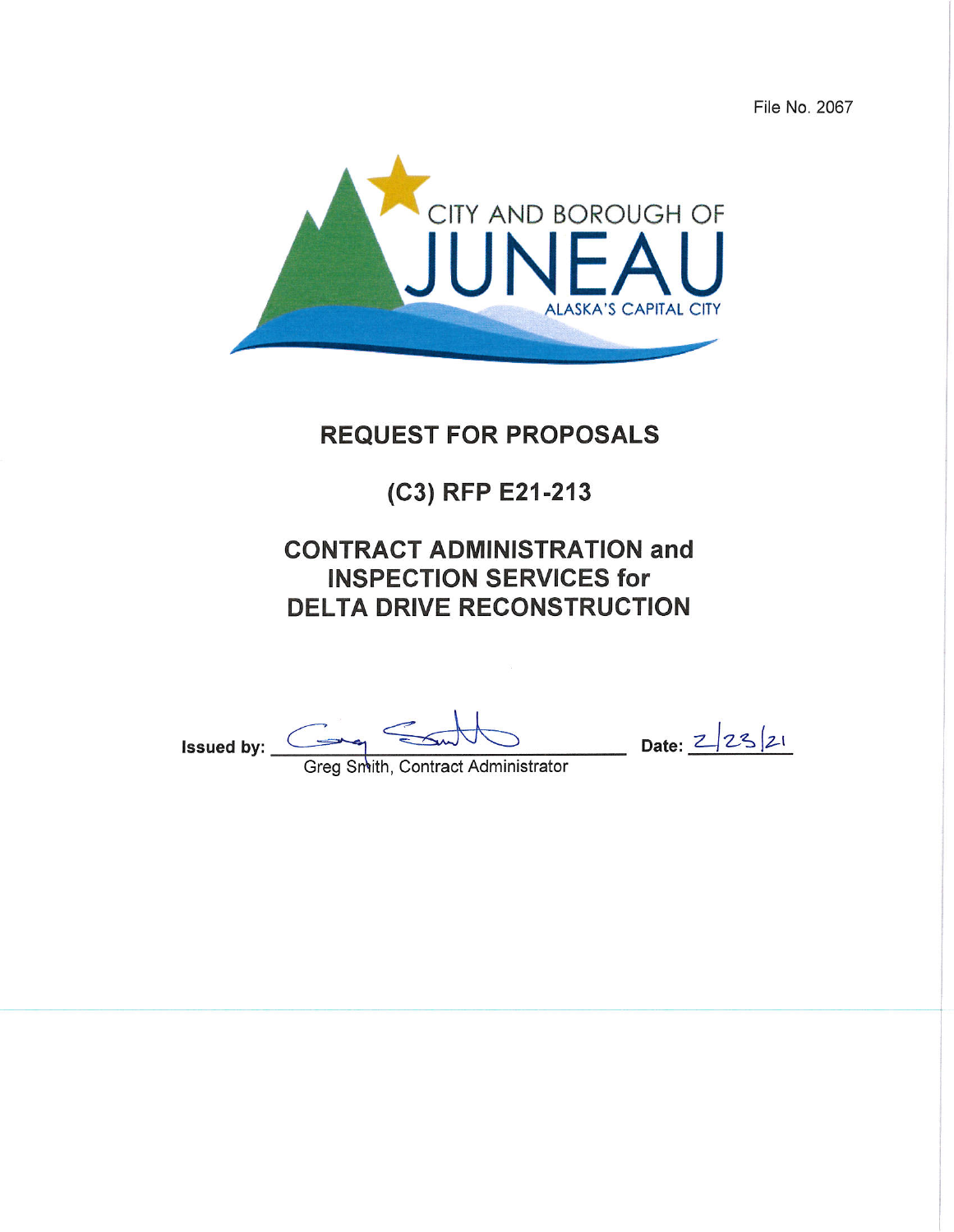#### Contract Administration and Inspection Services for Delta Drive Reconstruction (C3) RFP E21-213

**SCOPE OF SERVICES:** The City and Borough of Juneau (CBJ) is requesting proposals from qualified consultants to provide contract administration and inspection services for the Delta Drive Reconstruction project being constructed under Contract No. BE21-028.

**PRE-PROPOSAL MEETING:** A non-mandatory pre-proposal conference call will be held at **10:00 a.m., Alaska Time on March 2, 2021.** Persons interested in submitting proposals are encouraged to attend. Proposers intending to participate shall email caleb.comas@juneau.org by 4:30 p.m., on March 1, 2021, to obtain the call-in instructions.

**QUESTIONS REGARDING THIS RFP:** Greg Smith, Contract Administrator, phone 907-586- 0873, fax 907-586-4530, greg.smith@juneau.org is the sole point of contact for all issues pertaining to this procurement.

# **\*NOTICE TO PROPOSERS\***

The Engineering Department is now receiving electronic proposals **ONLY** through a web based platform, Public Purchase.

Information regarding this free e-procurement service can be found by following this link: <https://juneau.org/finance/purchasing/bids-rfps> and<http://www.publicpurchase.com/>

**DEADLINE FOR PROPOSALS:** Electronic proposals are to be uploaded to Public Purchase **prior** to **2:00 p.m. Alaska Time on March 16, 2021**, or such later time as the Contract Administrator may announce by addendum to planholders at any time prior to the submittal date. It is the responsibility of the Proposer to submit all solicitation documents, by the advertised deadline. Submitting any response to a solicitation shall be solely at the Proposers risk. The Purchasing Division will attempt to keep all office equipment used in methods of document receipt, in working order but is **NOT** responsible for communications or documents that are late, **regardless of cause**. No Proposer documentation will be accepted as proof of receipt. Prior to any deadline, Proposers are strongly encouraged to confirm receipt of any submitted documents with the Purchasing Division. All electronic submittals must be uploaded as an Adobe Portable Document Format (PDF). Proposers will not secure, password protect or lock uploaded files; the City must be able to open and view the contents of the file. Proposers will not disable or restrict the ability of the City to print the contents of an uploaded file. Scanned documents or images must be of sufficient quality, no less than 150 dpi, to allow for reading or interpreting the words, drawings, images or sketches. The City may disqualify any Submittal Response that does not meet the criteria stated in this paragraph.

Disadvantaged Business Enterprises are encouraged to respond.

# **CONTACT INFORMATION REGARDING ELECTRONIC SUBMITTALS**

City and Borough of Juneau, Purchasing Division 155 South Seward Street Juneau, AK 99801 The CBJ Purchasing Division's phone number is 907-586-5258, and fax number 907-586-4561.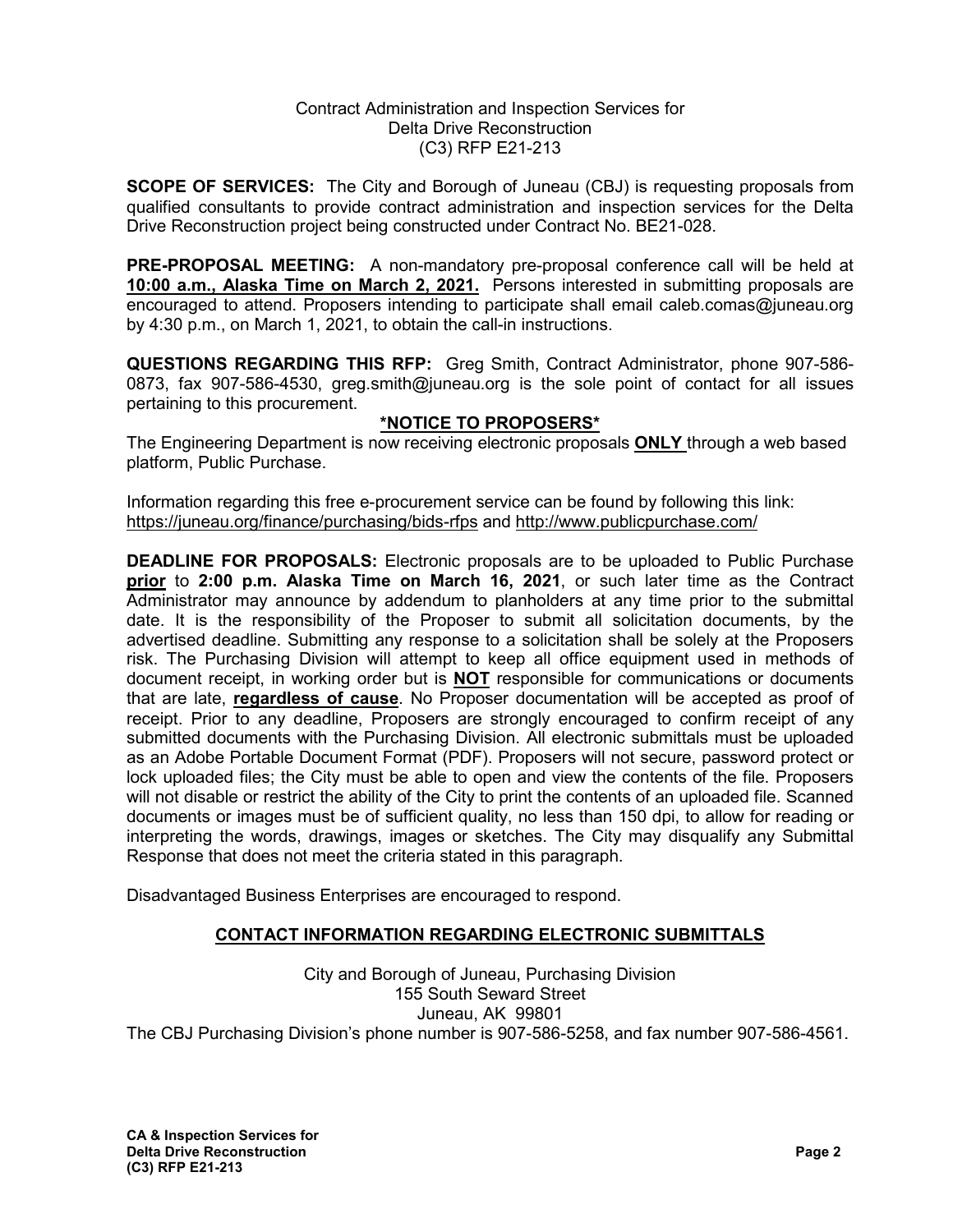# **TABLE OF CONTENTS**

- **1.0 GENERAL INFORMATION**
- **2.0 RULES GOVERNING COMPETITION**
- **3.0 PROPOSAL CONTENT REQUIREMENTS**
- **4.0 EVALUATION OF PROPOSALS**
- **5.0 SELECTION AND AWARD PROCESS**
- **6.0 INSURANCE REQUIREMENTS**
- **7.0 JUNEAU PROPOSER POINTS**
- **8.0 PROTESTS**
- **9.0 CONSULTANT'S GOOD STANDING WITH CBJ FINANCE DEPARTMENT**

#### **EVALUATION RANKING SHEET**

**ATTACHMENT 1 – STANDARD CONTRACT**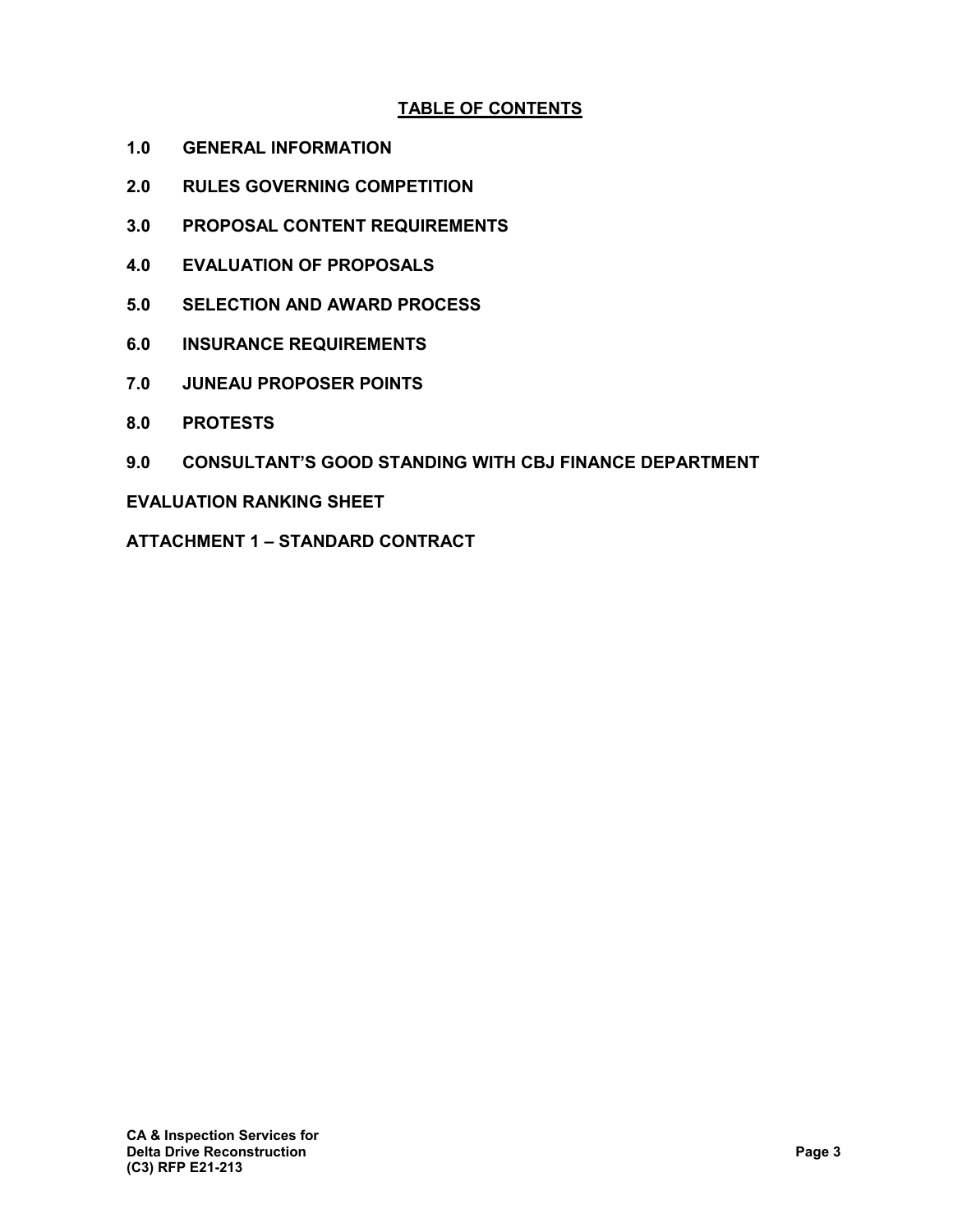# **1.0 GENERAL INFORMATION**

This Class 3 Request for Proposals (RFP) defines the scope of the project, explains the procedures for selecting a firm to provide the requested services, and defines the documents required to respond to the RFP.

# **1.1 Purpose**

The purpose of this document is to solicit proposals from qualified consultants to provide contract administration and inspection services for the Delta Drive Reconstruction project being constructed under Contract No. BE21-028. Copies of the construction bid documents are available online at: <https://juneau.org/engineering-public-works> Click on the Bid Results link and find project.

The Class 3 process is used for acquisition of professional service contracts estimated to be more than \$50,000.

# **1.2 Scope of Services**

The Consultant shall provide contract administration and all necessary inspection for the Delta Drive Reconstruction project. The Consultant shall ensure that the contractor constructs the work in accordance with the authorized drawings and specifications for the Delta Drive Reconstruction, Contract No. BE21-028.

The WORK covered in the Contract Documents includes reconstruction of Delta Drive from the Valley Boulevard intersection to the end of the street. Work generally includes clearing and grubbing, excavation, 2" minus shot rock with D-1 base course, storm drain improvements, replacement of existing water main, new water services, new fire hydrants, replacement of existing sewer main line, new sewer services, new sanitary sewer manholes, asphalt pavement, asphalt sidewalk, curb & gutter, valley gutter, mailboxes, traffic control signs, and other miscellaneous related WORK.

The site of the work is Delta Drive in Juneau, Alaska.

# **General Contract Administration and Inspection Requirements**

The Consultant shall provide contract administration and all necessary inspection to certify that the Contractor constructs the work in accordance with the authorized Drawings and Specifications. The Consultant will assume the duties and responsibilities of the "ENGINEER" and the "Inspector" as defined in the construction documents.

The CBJ will provide the Consultant with up to 5 copies of the contract documents, 1 copy of full-size drawings and electronic files of all contract documents. The Consultant is responsible for making any other needed copies at their own expense.

The Consultant will be the sole official CBJ contact with the Contractor.

The primary duties of the Consultant are:

- Inspect and administer the contract
- $\triangleright$  Ensure project is built as designed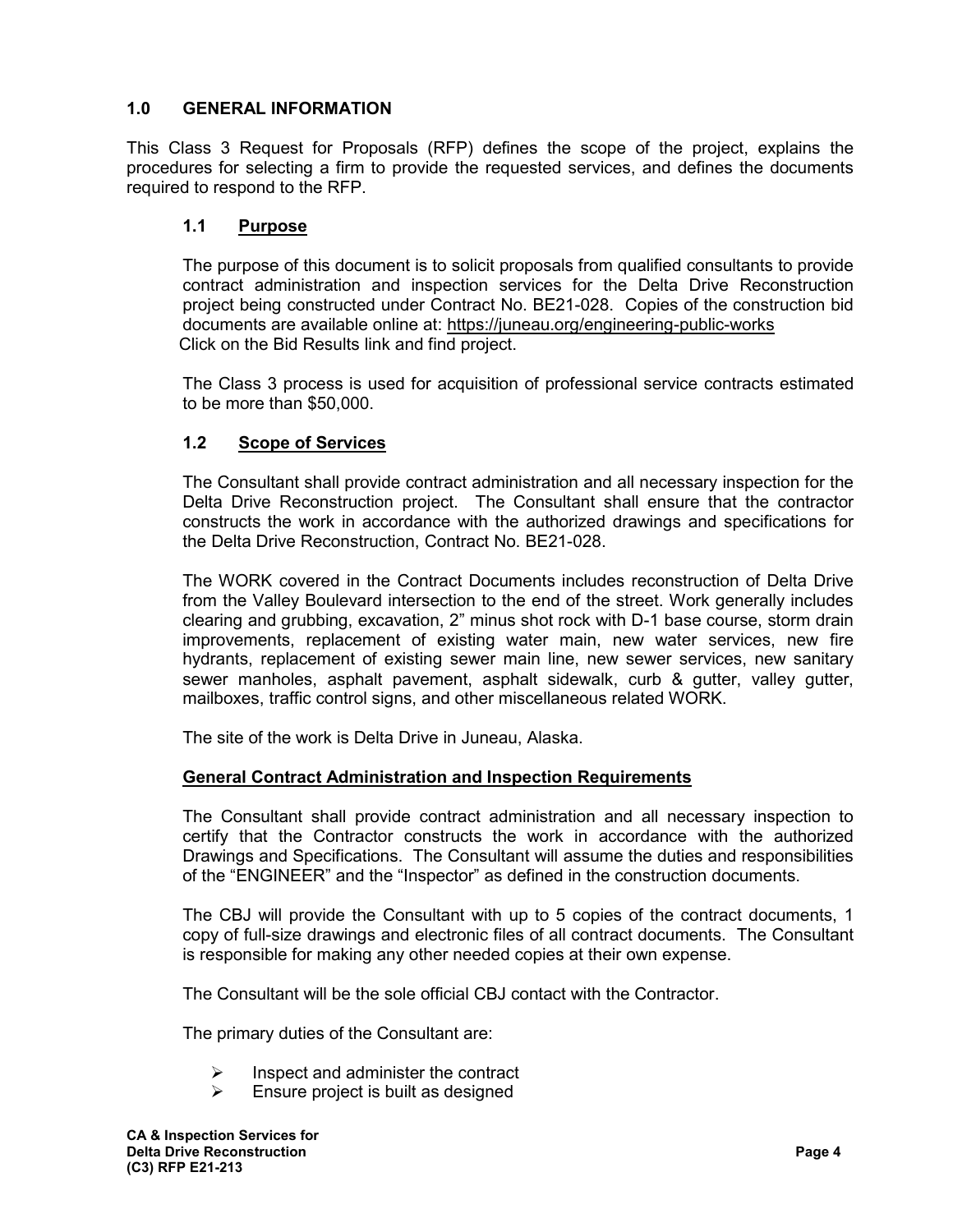- $\triangleright$  Keep project cost control
- $\triangleright$  Keep project schedule control
- $\triangleright$  Provide accurate and complete as-built drawings

# **Pre-Construction Conference**

In addition to the actions listed below, the Consultant will take any and all actions necessary to successfully carry out the above primary duties. In cooperation with the CBJ, the Consultant will make notifications for the Pre-Construction Conference, provide an agenda for the meeting and provide minutes of the meeting. The Consultant will chair the Pre-Construction Conference.

# **Contract Administration**

- A. The Consultant shall respond promptly to any requests from the CBJ Project Manager to attend a project-related meeting for resolving problems, for providing information, or to testify before the Assembly. The Consultant shall arrange, attend and provide an agenda for weekly status meetings and shall prepare a chart showing project status relative to the Contractor's construction schedule for each meeting. The frequency of the meetings may be reduced if the Contractor, Consultant and Project Manager agree.
- B. The Consultant shall prepare all correspondence and maintain all records necessary to effectively administer the construction project. All project related correspondence shall be furnished to the CBJ Project Manager in a timely manner. This includes Contractor correspondence, change order documents, pay requests, directives, progress reports, daily inspection reports, pay requests and all other correspondence.
- C. The Consultant will provide coordination with adjacent property owners and the public during construction. This includes, but is not limited to: preparation of information pamphlets ("door knockers") on construction activities including providing sufficient notice to residents of interruptions in utility services, driveway and roadway access; construction schedules; and explanations of construction activities and interruptions. The Consultant will also verify that the Contractor has provided required public notices to emergency services agencies, affected public agencies (i.e., affected CBJ departments, AKDOT & PF), and the public of street closures and service interruptions.
- D. The Consultant shall provide notice to all property owners and the CBJ General Engineering Division when new water or sewer permits are obtainable, after all appropriate cleaning and testing of the lines has occurred.
- E. Contract Administration tasks shall be performed by the onsite inspector, as part of their daily inspection routine, to the maximum extent possible to maintain project continuity, efficiently utilize their time spent on site and minimize Consultant's administrative costs to the project.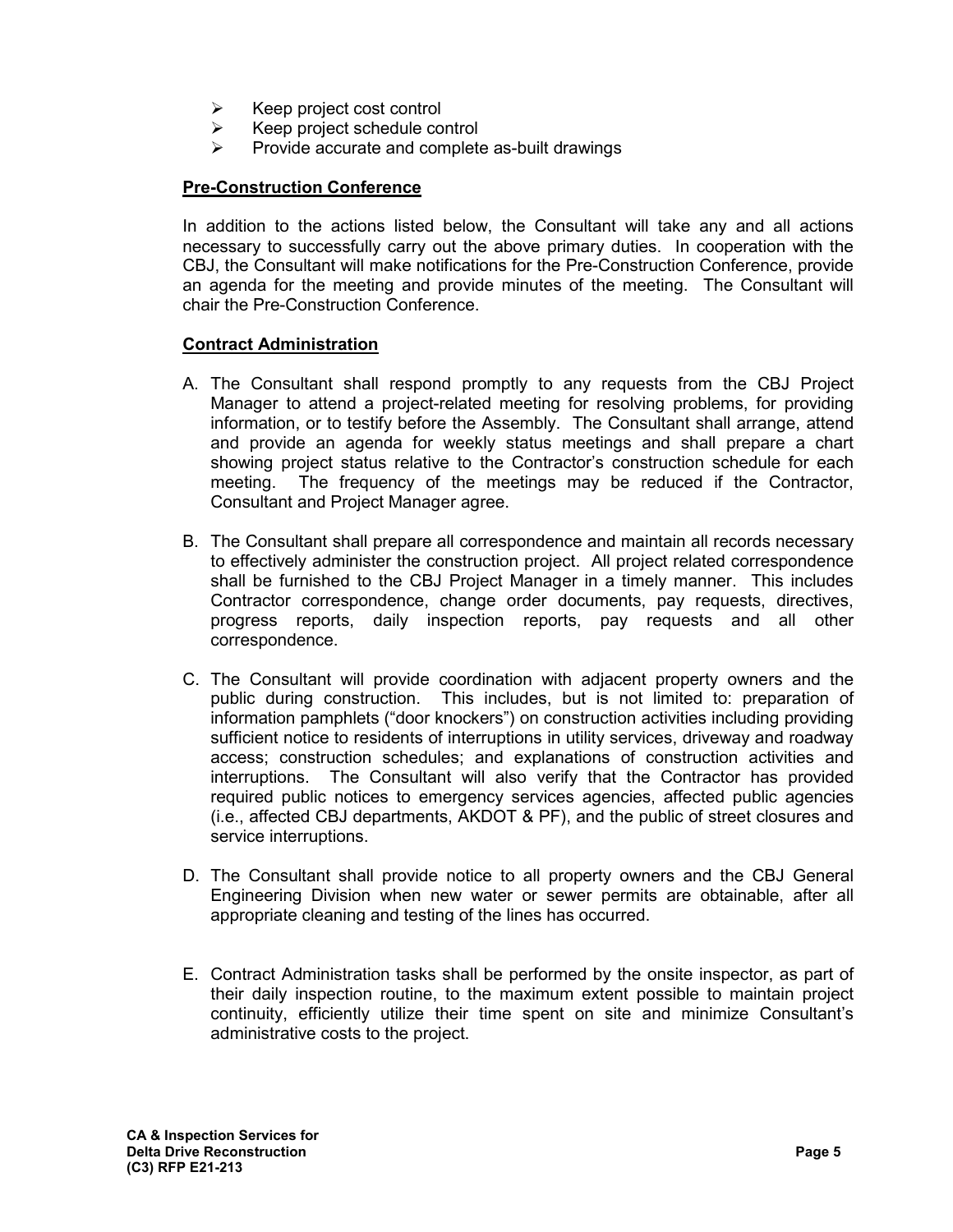# **Inspection Services**

- A. Sufficient inspectors shall be provided by the Consultant to assure all work is properly inspected. Should the Contractor work multiple shifts, the Consultant shall provide additional inspectors as needed to properly inspect the work. The duties, responsibilities and limitations of authority of the inspectors are described in Section 00700 – General Conditions, Article 9.3 of construction Contract No. BE21-028 Delta Drive Reconstruction. No change in inspection personnel will be allowed without the CBJ Project Manager's written approval.
- B. The Consultant shall work closely with the Contractor to schedule times and dates when work is occurring. It is not expected that full-time inspection will be required for every phase of the project; however, the Consultant will provide adequate on-site inspection for all critical construction activities. Examples of critical construction activities include, but are not limited to: excavation , installation, bedding, and backfilling (and compaction) of sewer mains, water mains, storm drains, sewer laterals, water services, manholes, catch basins, vaults, lift station s and associated appurtenances; work adjacent to structural foundations, and public and private utilities; placement and compaction of sub-base and base course; paving; placement and finishing of concrete; clearing and grubbing; installation of temporary water services; progress inspections.
- C. Project inspection shall be accomplished with a primary Inspector for purposes of continuity during the project. Leave time scheduled for Inspectors shall be reviewed and approved in writing by the CBJ Project Manager. Inspection personnel shall be as proposed in the response to the RFP.
- D. All project material Inspectors shall be appropriately trained to perform densometer compaction tests and must have sufficient exp0erience to assure compaction of shot rock back fills by visual observation.
- E. The Consultant shall videotape the entire project prior to the beginning of construction, and after construction, prior to final acceptance. The Consultant shall take photographs of all driveways, roadways, culverts, road shoulders, adjacent lands and trees, retaining walls, creeks, existing erosion, etc. that are affected by construction. At the end of the project, the video and photos shall be turned over to the CBJ Project Manager in an acceptable format and on an acceptable medium.
- F. The Consultant's on-site inspector shall maintain a daily diary of the events occurring. All diaries must be retained by the Consultant until completion of the project, unless required earlier by the City for resolution of a problem. The Consultant's on-site inspector shall also prepare a daily report summarizing the day's activities. The format of the daily reports shall be discussed with and approved by the CBJ Project Manager prior to the pre-construction conference. Information contained in the daily report will include, but not be limited to:
	- $\geq$  The weather<br> $\geq$  The number
	- The number, type and estimated hourly active and standby use of equipment on the project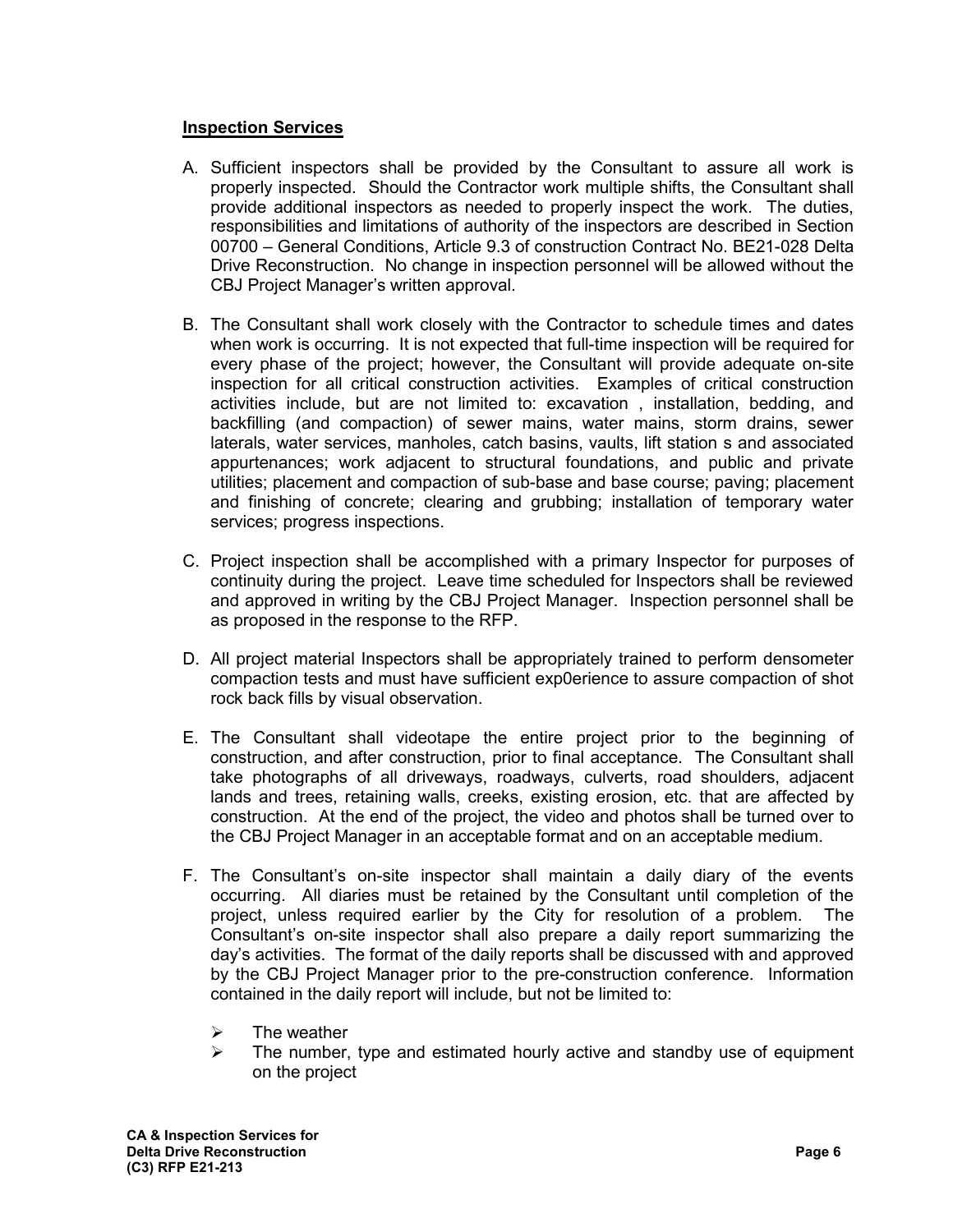- $\triangleright$  The personnel and respective trades (including all subcontractors) onsite, including hours worked
- $\triangleright$  Work in progress, and specific location of work
- $\triangleright$  Conflicts and crossing with other utilities, including phone, power, catv, (location and depth)
- $\triangleright$  Utility personnel on-site, and hours worked; (CBJ and/or private utility companies)
- $\triangleright$  Visitors on-site
- $\triangleright$  Subcontractors working on site
- $\triangleright$  Inspectors on-site
- $\triangleright$  Problems encountered by the Contractor<br> $\triangleright$  Problems encountered by the inspector
- $\triangleright$  Problems encountered by the inspector<br>  $\triangleright$  Inspector's on-site hours
- $\geq$  Inspector's on-site hours<br> $\geq$  Pav item quantities instal
- Pay item quantities installed each day and approximate location
- $\triangleright$  List of extra work items
- $\triangleright$  Material testing reports

One copy of the daily report shall be furnished to the CBJ on a daily basis by email or fax.

- G. The Inspector shall observe all required erosion control features on a daily basis and ensure compliance with the Storm Water Pollution Prevention Plan (SWPPP). The inspector shall immediately notify the contractor and the CBJ Project Manager through a "deficiency notice" of any features which are not in place and functional or are in danger of becoming non-functional, or non-compliant with SWPPP conditions. This section does not relieve the Contractor from their responsibility for all erosion control. The Inspector shall check the Contractor's SWPPP for updates weekly, and notify CBJ if the SWPPP updates are not made by the Contractor.
- H. The Consultant's on-site Inspector shall have a working cellular phone within personal reach at all times during the project's construction. The number will be available to the public.
- I. The Consultant shall provide all necessary supporting activities for inspection. This includes such items as bonuses to employees, transportation, overtime, secretarial support, per diem, final assembly of records for audit by those providing funding, etc.
- J. The Consultant shall work with the project manager, as the project progresses to ensure that the inspection costs are on track with the construction schedule.

# **Materials Testing**

A. The Consultant shall see that all necessary testing is completed properly and in a timely manner, and that any unsatisfactory materials or work are replaced or corrected. The frequency of materials testing shall be in accordance with the CBJ "Materials Sampling and Testing Frequency Guide." Any modifications to the CBJ guide shall be discussed with and approved by the CBJ Project Manager prior to testing. The testing may be done by the Consultant's own forces, or by utilizing a commercial materials testing firm employed by the Consultant. The project Inspector shall obtain samples as required for testing. All materials shall be sampled, tested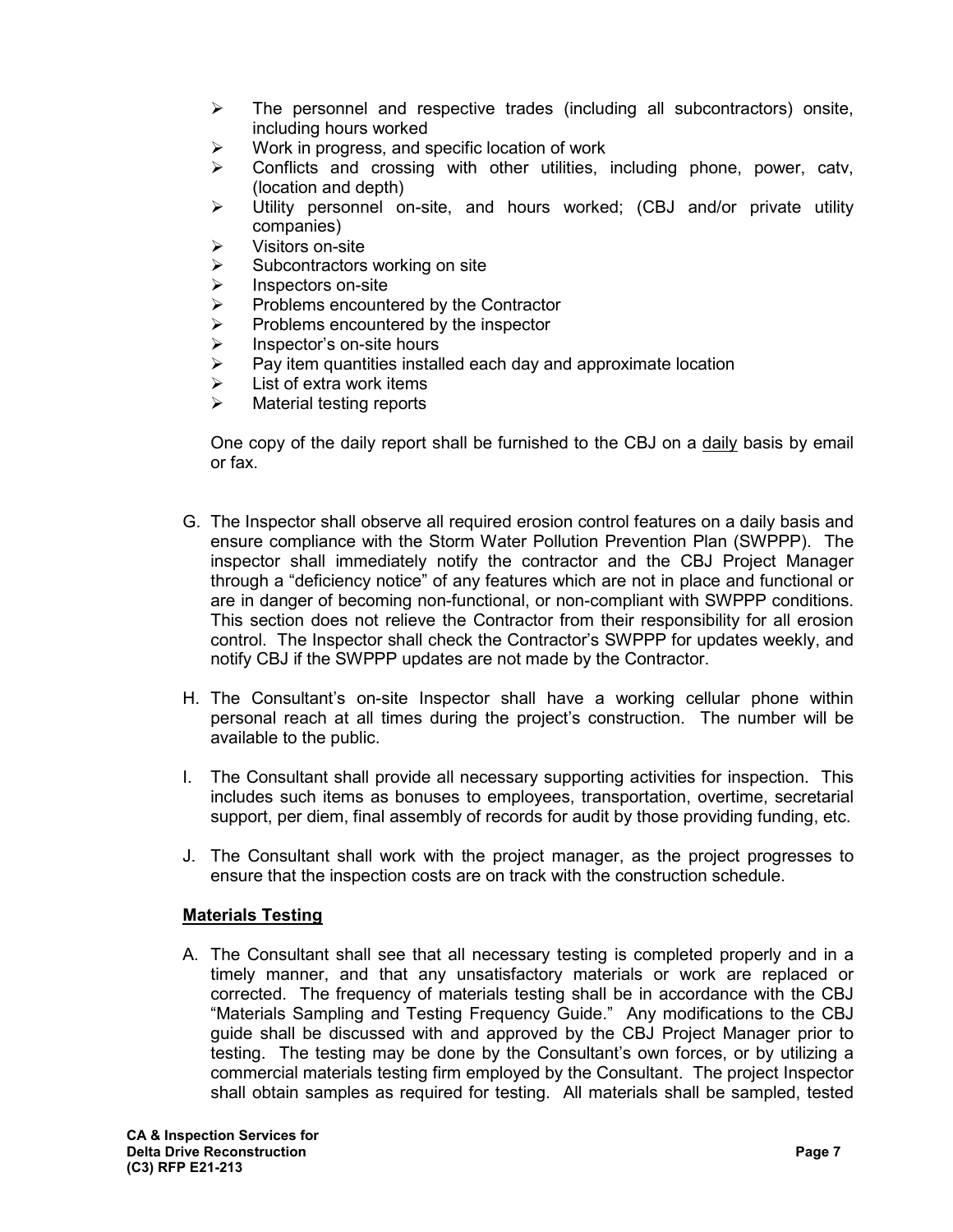and approved prior to final acceptance. Compaction of native material, trench backfill, subbase, base, and asphalt concrete shall be documented by an approved testing method. If the imported subbase is more than 12-inches in depth, the material shall be tested at depths not exceeding 12 inches. Minimum field tests for concrete include, but are not limited to, air, slump, and 28-day cylinder breaks.

- B. A copy of all test reports and results shall be submitted to the CBJ Project Manager by fax or email when they are received by the Consultant. Additionally, Consultant shall submit a summary of test reports, results and calculations in the form of a spreadsheet or database at the end of each month, unless requested earlier by the CBJ Project Manager.
- C. Notification of test results not meeting the standards shall be submitted to CBJ immediately, and careful consideration made as to stopping work until further testing (of site, i.e., at the plant, at the material stockpile, etc.) shows that the material is within specification. The Consultant shall work with the CBJ Project Manager to determine the appropriate course of action.

# **Quality Control**

The Consultant will review all submittals and shop drawings to assure conformance with the Drawings, Specifications, and design intent.

Any work performed which deviates from the Drawings and Specifications shall be brought to the Contractor's attention at once. If corrections are not immediately made, the Inspector shall deliver a written "deficiency notice" to the Contractor along with the notification that uncorrected work will not be accepted by the CBJ. A copy of the Notice of Deficiency will be immediately sent to the CBJ Project Manager.

**The Consultant is responsible for certifying that each item or section of the work was completed in accordance with the Drawings and Specifications prior to such item or section being covered by other work.** By signing each pay request, the Consultant will certify to the CBJ Project Manager that each included item or section of the work was completed in accordance with the Drawings and Specifications.

Any work beyond or deviating from that covered by the Drawings and Specifications must be authorized by a properly executed Change Order. Change Orders are to be submitted only for:

- $\triangleright$  Changed conditions of site
- $\triangleright$  Design errors and/or omissions
- $\triangleright$  City directive
- Contractor's request: ONLY when clear benefit to the City results, usually cost reduction

All Change Order work must be approved by the CBJ in writing before the Change Order work begins. If there is not sufficient time to obtain a signed Change Order before the work must be accomplished, a Field Order shall be used with the CBJ approval. Any additional work authorized by the Consultant without following the proper Change Order or Field Order procedures may result in the cost of work being charged to the Consultant.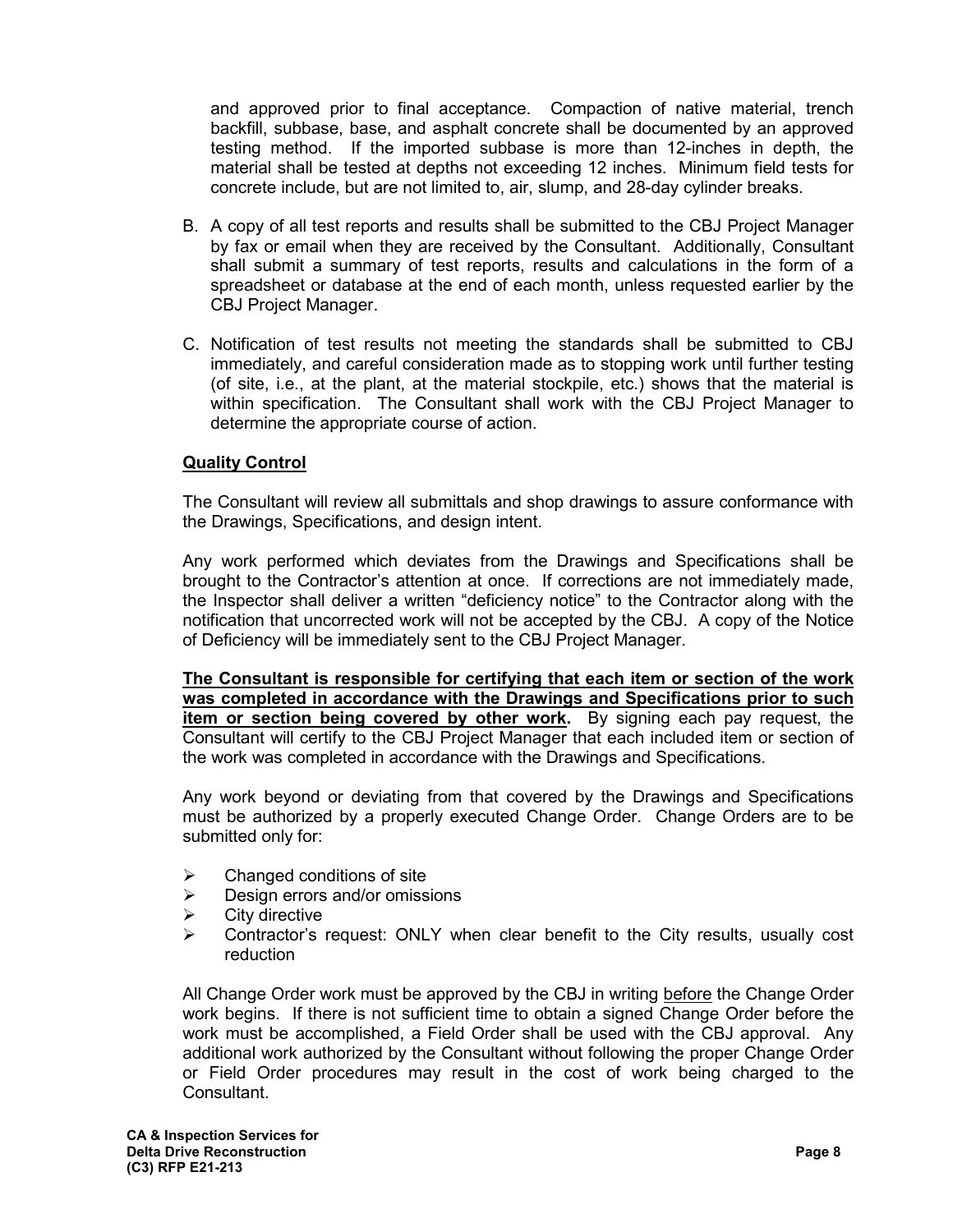The Consultant is responsible for all administration and inspection required to expedite and execute necessary Change Order work, including, but not limited to, correspondence, Contractor fee negotiations, documentation of Contractor's time and materials reports, Change Order forms, and support of need for the change.

# **Project Cost Control**

The Consultant shall prepare all necessary documents to support periodic pay estimates for the work accomplished by the Contractor. All payments to the Contractor will be made by the CBJ. The Contractor shall not be paid in full for any item that is not complete, accepted, and available for its intended use. Two weeks prior to submission of a Contractor's request for a progress payment, and if the services is requested by the CBJ Project Manager, the Consultant shall provide to the CBJ a reasonably accurate draft of the progress payment estimate which will be needed to cover the Contractor's progress payment.

### **Project Schedule Control**

The Consultant will see that the Contractor submits a construction schedule and plan of operations as required in Section 01010 – Summary of Work of the Contract Documents and meets those schedules, or revises them as necessary to stay within completion dates, and will notify the CBJ and Contractor of significant schedule changes and foreseeable problems in meeting the completion date.

### **As-Built Drawings**

The Consultant will obtain field as-built measurements. The Consultant will provide upto-date as-built drawings as the project progresses. The final as-built drawings shall be submitted on CD ROM in AutoCAD 2020 format and one signed set in .pdf format, and four (4) sets of signed full size paper copies. The Consultant shall also provide the original inspection field book to the project manager.

- $\triangleright$  As-Builts shall include: At a minimum the following sheets: cover sheet, legend, abbreviations, general notes, typical sections, details, and plan sheets;
- $\triangleright$  Accurate mapping of utility mains and service locations;
- $\triangleright$  Accurate swing ties for water, sewer, and storm drainage are to include a minimum of two (2) swing ties to service connections, stubs, saddles, corp. stops, sewer and storm drain wyes, utility conflicts, water valves, bends, connections to differing materials, and other items as encountered;
- $\triangleright$  Sewer service wyes may be measured along the sewer line run and clearly shown as a distance from the downstream manhole;
- $\triangleright$  Swing ties shall be measured from permanent prominent objects, fire hydrants, building corners, etc. Property corner monuments, fences, and trees shall not be used;
- $\triangleright$  Swing ties shall not exceed 100' except in extreme cases as approved by the City in advance;
- $\triangleright$  Drawings shall be produced in a clear legible format with small scale (zoomed in) views as necessary for illustrating areas of high detail. Drawings shall include all utilities on a single sheet;
- $\triangleright$  Drawings shall be layered with swing ties for each utility on its own layer (i.e.,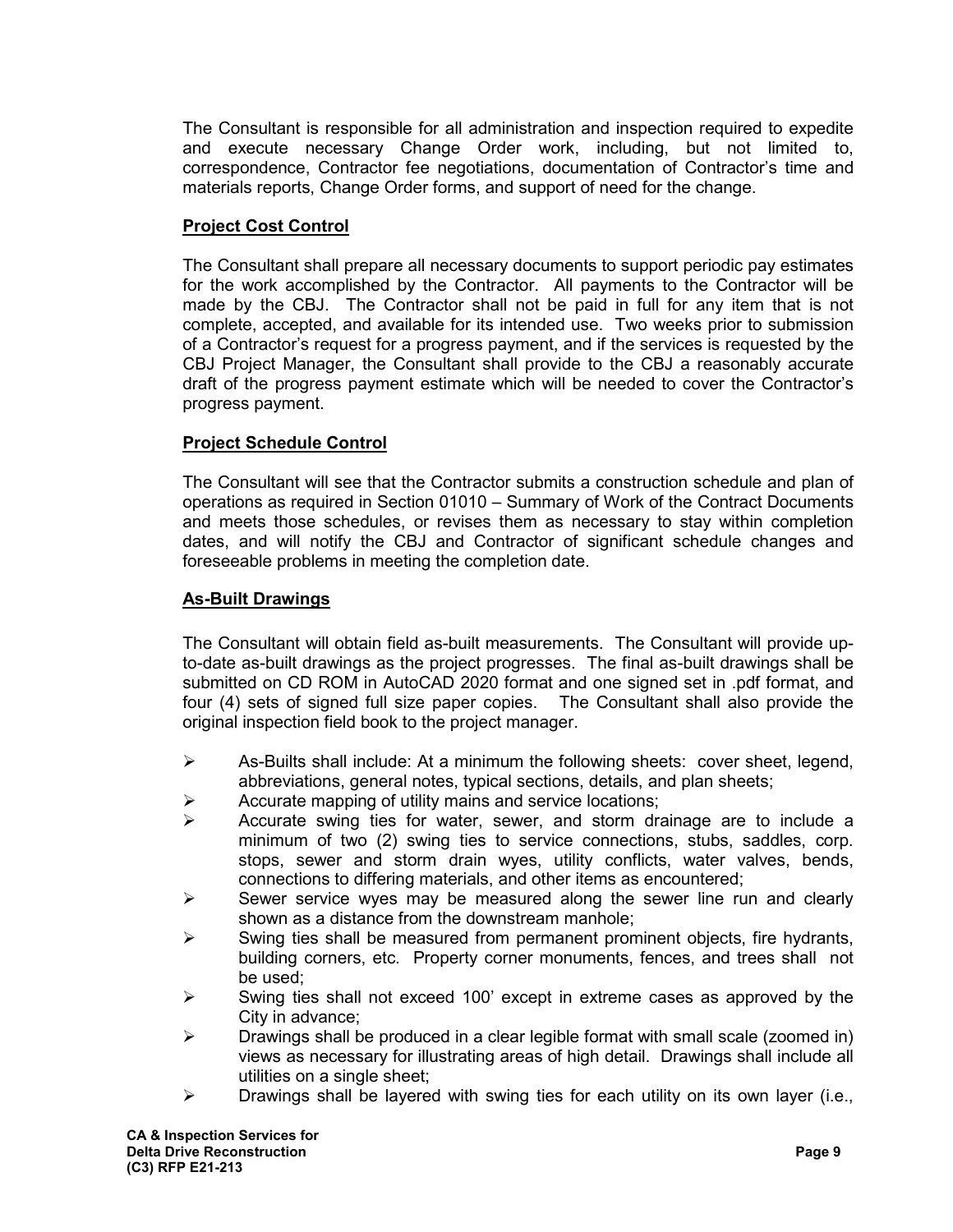water swing tie layer, sewer swing tie layer, storm swing tie layer, conflict swing tie layer, etc.)

All original records shall be furnished to the CBJ Project Manager within 60 days of construction completion. The Consultant shall submit approved final as-built drawings to the CBJ Project Manager before submitting a request for final payment under this Contract.

# **1.3 Completion**

The Consultant's contract performance period will depend on the Contractor's schedule, which will depend on the time allowed in the construction contract to accomplish the work. This time can be changed by a formal Change Order. The Contractor may elect to accelerate the work, thus shortening the performance period.

The Consultant's contract performance period will extend beyond the completion date of the construction contract, since the Consultant's duties include preparation of the final Change Order and submitting the final pay estimate and as-builts, as well as organizing all project documentation and delivering same to the CBJ.

All services shall be completed by December 31, 2021.

### **1.4 Background**

Juneau is Alaska's Capital City. The CBJ municipal offices are located at 155 South Seward Street, Juneau, Alaska 99801. The Engineering Department is located on the 3rf Floor of the Marine View Center, 230 South Franklin Street, Juneau, Alaska.

# **1.5 Questions**

Questions regarding this proposal should be directed to:

Greg Smith, Contract Administrator City and Borough of Juneau ENGINEERING DEPARTMENT<br>Marine View Center – 3<sup>rd</sup> Floor Marine View Center – 3rd Floor **email:** [Greg.Smith@juneau.org](mailto:Greg.Smith@juneau.org) Juneau, Alaska 99801 **Fax:** (907) 586-4530

230 South Franklin Street **Telephone:** (907) 586-0873

Office hours are 8:00 a.m. to 4:30 p.m. local time, Monday through Friday.

# **1.6 Standard Contract Language**

Attached to this RFP is the CBJ's standard contract (Attachment 1) which should be carefully reviewed by proposers, as it is the form of agreement that the CBJ intends that the selected Consultant sign in the event of acceptance of its proposal.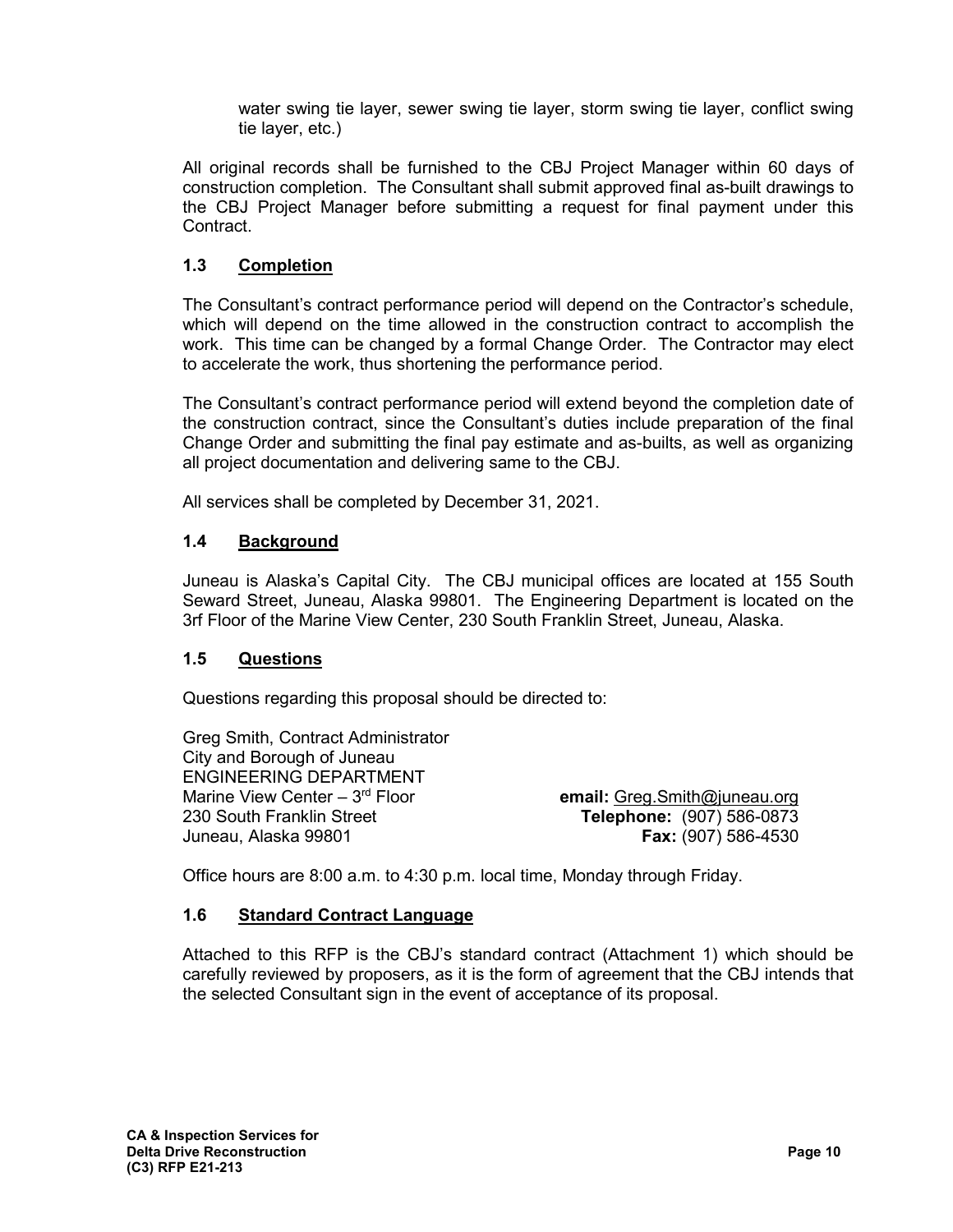# **2.0 Rules Governing Competition**

# **2.1 Pre-Proposal**

Proposers should carefully examine the entire RFP and any addenda thereto, and all related materials and data referenced in the RFP. Proposers should become fully aware of the nature of the services requested and the conditions likely to be encountered in performing the services.

# **2.2 Proposal Development**

The content of proposals will be kept confidential until the selection of the Consultant is publicly announced. All materials submitted in response to this RFP will become the property of the CBJ. One copy shall be retained for the official files of the Engineering Department and will become public record after announcement of the successful Proposer. The CBJ will not return proposals to the Proposer. The CBJ reserves the right to reject any or all proposals. Proposals are to be prepared in such a way as to provide a straightforward, concise delineation of the Proposer's capabilities to satisfy the requirements of this RFP. Emphasis should be concentrated on conformance to the RFP instructions, responsiveness to the RFP requirements, and on completeness and clarity of content.

This solicitation does not commit CBJ to select any Consultant(s) for the requested services. All costs associated with the respondents' preparations, submission and oral presentations (if applicable) shall be the responsibility of the Proposer.

Submission of a proposal indicates acceptance by the proposer of all the terms, conditions and specifications contained within the RFP. Proposals must be received in the number of copies stated in the RFP no later than the date and time specified in the cover letter. All copies of the proposals must be under sealed cover and plainly marked. Proposals not received by the date and time specified in the cover letter will not be considered.

# **2.3 Disclosure of Proposal Contents**.

The City and Borough of Juneau, a municipal corporation and political subdivision of the State of Alaska, is subject to the Alaska Public Records Act codified at AS 40.25.100-220, and the public records provisions in the CBJ Charter, section 15.7. The contents of proposals submitted in response to this RFP will be kept confidential until the top ranked proposer is announced. Immediately following announcement, all proposals become public information. Trade secrets and other proprietary data contained in a proposal may be held confidential, to the extent allowed by law, by the Purchasing Officer, upon request in writing by a proposer. Material considered confidential by the proposer must be clearly identified and marked (page, section, etc) by the proposer, and the proposer must include a brief statement that sets out the reasons for confidentiality. Marking the entire proposal confidential is not acceptable and may be cause for the City to reject your proposal as nonresponsive.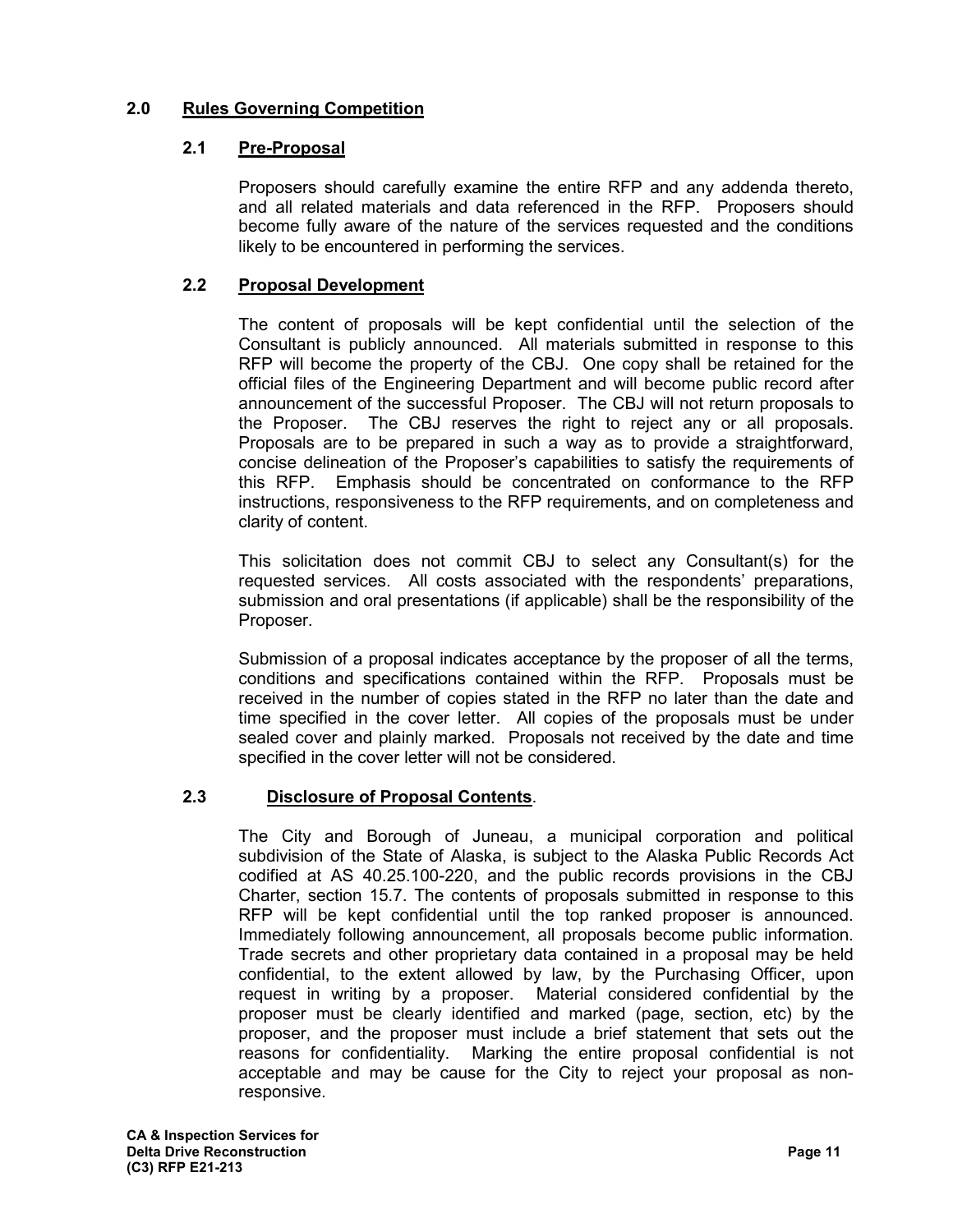# **3.0 PROPOSAL CONTENT REQUIREMENTS**

The response to this RFP shall be in letter form, not more than seven (7) numbered pages in length. The information requested below should be organized in the manner specified in order to achieve a uniform review process and obtain the maximum degree of comparability for the Selection Committee.

- $\circ$  Proposed Method to Accomplish the Project: Proposal shall demonstrate an understanding of the requested scope of services. Include proposed work schedule and methodology for accomplishing the project, showing insight to the specific details of the project.
- $\circ$  Organization and Capacity of the Firm: Identify the consultant team proposed for this project and demonstrate their ability to perform the desired services within the established schedule. The proposal should discuss the current workload of staff proposed for the requested services.
- $\circ$  Firm's Representation: The proposal shall specify readily available personnel to accomplish the desired services. Key personnel shall be named, their roles within the project clearly identified and the specific hourly rate or job class that each of the key personnel will be billed for this project. Other project commitments of key personnel shall also be identified. The level of involvement should be displayed in a way which is consistent with the scale of the project. The qualifications of personnel shall be included.
- o Firm's Experience with Similar Projects: Proposal should include a list of projects of similar scale and scope, succinctly described, that were worked on by the people proposed for this project.
- $\circ$  Firm's Hourly Rates: Evaluation will include the hourly rates of pay for personnel to be used on this project. Hourly rates shall include all markups and multipliers. Include a list of reimbursable expenses typical for this type of project. Review the Standard Contract regarding allowable reimbursables.
- $\circ$  Quality of the Proposal: Evaluation will include the clarity and professional quality of the document(s) submitted.
- $\circ$  Licenses: Professional registration in the State of Alaska at the time of proposal submission is required (Alaska Statute 08.48.281). If a corporate license is held, the professional licensed in the State of Alaska (in order to obtain a corporate license) must be in responsible charge of the project, as well as the professional stamping the work. All survey work involving property or boundary surveys must be stamped by a Professional Land Surveyor licensed in the State of Alaska. All reports prepared by a registered professional licensed in the State of Alaska must be stamped by the registered professional. The proposal must include a statement indicating that all required corporate, all required professional occupational licenses and all other necessary licenses/certifications are currently held. License/certification numbers must be provided.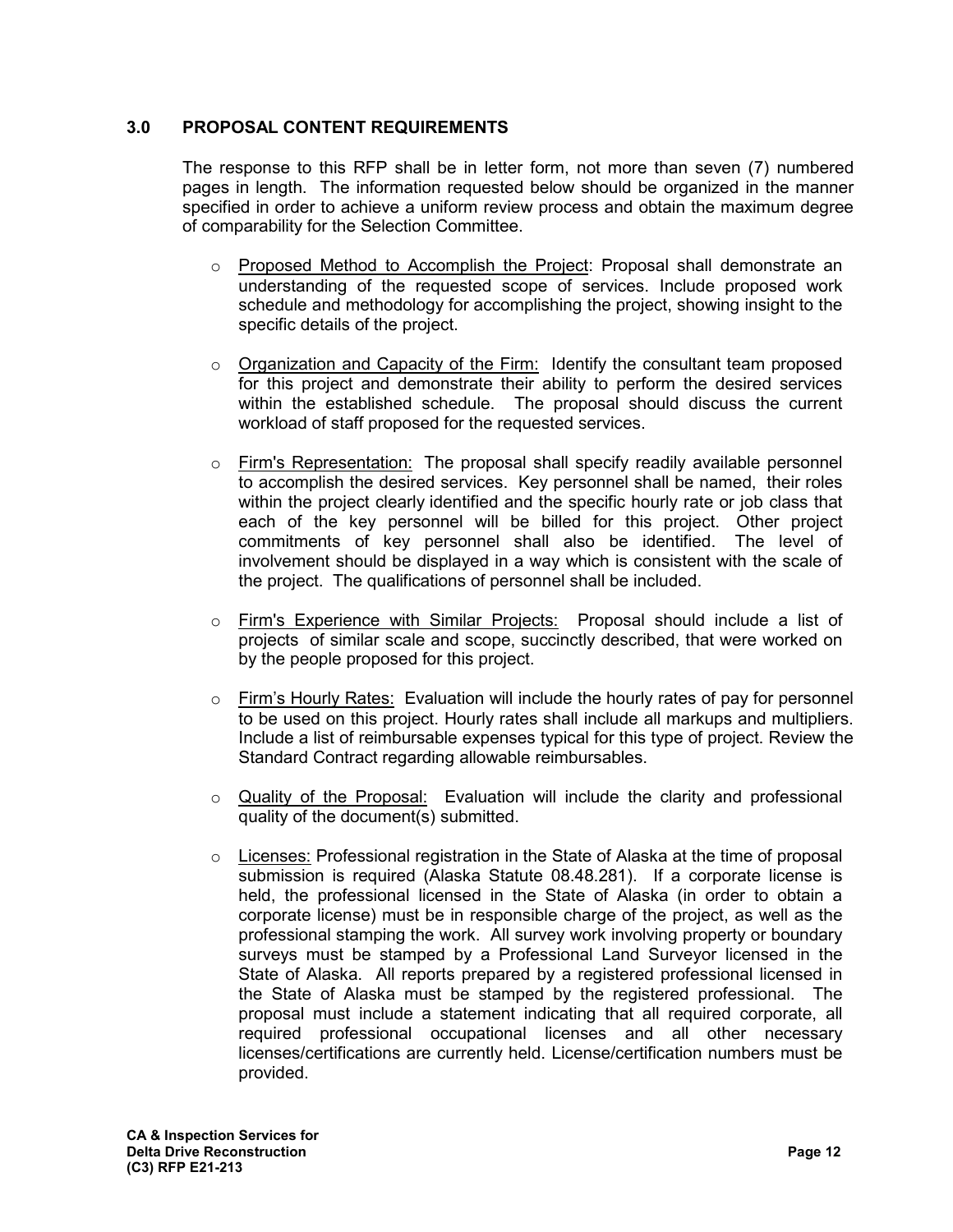- o Acknowledge Receipt of All Addenda: Failure to acknowledge addenda may result in the proposal being considered non-responsive and subject to rejection.
- o Juneau Proposer according to SECTION 7.0.
- $\circ$  Resumes: Resumes may be attached to the proposal as appendices and will not be included in the page count for proposals. *Limit resume length to one page per person.*

# **4.0 EVALUATION OF PROPOSALS**

# **4.1 Criteria**

Proposals will be evaluated and scored, using the criteria on the EVALUATION/RANKING page, found at the end of this document, in order to ascertain which proposal best meets the needs of the CBJ. The items to be considered during the evaluation and the associated point values are located on the EVALUATION/RANKING sheet at the end of this RFP.

# **4.2 Evaluation Data**

The evaluation Data discussed below is presented in an effort to delineate what criteria will be used to score proposals. Please do not include a separate section in your proposal for Evaluation Data. Much of the information discussed and requested below should be included in the proposal as part of the Proposal Content Requirements discussed in SECTION 3.0 of this RFP.

- 4.2.1 Proposed Method to Accomplish the Project (30%)
	- a. 10% Proposer exhibits a complete understanding of the project and requested deliverables.
	- b. 10% Proposer Identifies general or specific problems that may be encountered during Delta Drive reconstruction and states how they intend to handle the identified situations.
	- c. 10% Proposer explains how they will ensure that the inspection services they provide for this project meet CBJ's quality expectations.
- 4.2.2 Organization: Capacity of Firm and Personnel Qualifications(20%)
	- a. 10% Proposer's ability to perform services within desired schedule.
	- b. 10% Proposer's experience and performance with similar projects.

#### 4.2.3 Relevant Experience and Past Record of Performance(35%)

- a. 10% Team member personal qualifications.
- b. 15% Team member past record of performance in a similar role as proposed.
- c. 10% Team efficiency.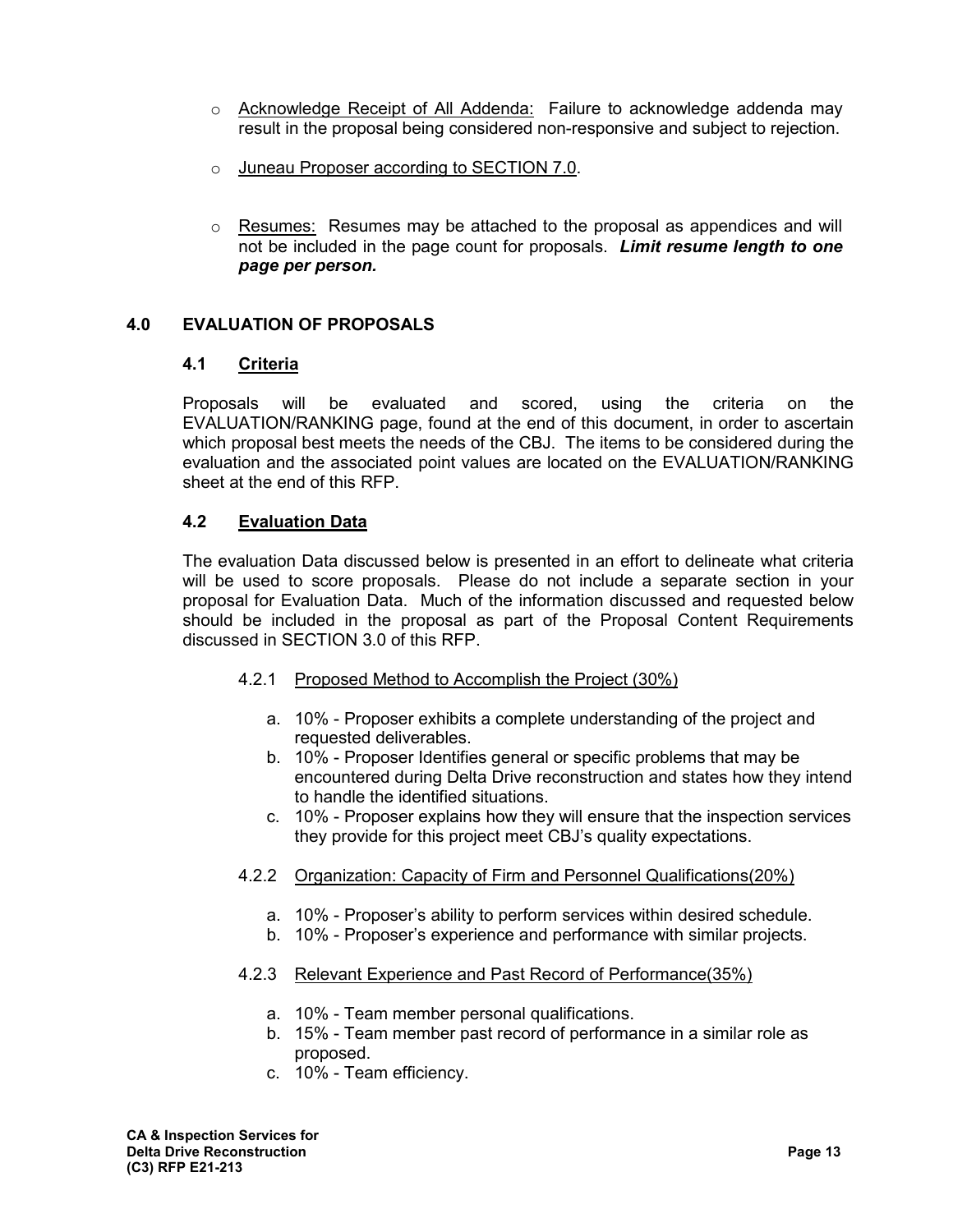# 4.2.4 Firm's Hourly Rates(5%)

Evaluation will be made on the proposed hourly rates of pay for personnel to be used on this project.

# 4.2.5 Quality of the Proposal(5%)

Is proposal clear and concise? Is proposal responsive to the needs of the project? Evaluation will include the clarity and professional quality of the document(s) submitted.

### 4.2.6 Juneau Proposer according to SECTION 7.0 (5%)

Prime Consultant meets Juneau Proposer requirements as stipulated in Section 7.0 – Juneau Proposer Points.

# **4.3 Evaluation Process**

Evaluation of the proposals will be performed by a committee selected by the City and Borough of Juneau. The intent of the CBJ is to make award based on written proposals.

# **5.0 SELECTION AND AWARD**

An evaluation committee will review, evaluate, score and rank proposals, in accordance with criteria identified below and the Evaluation/Ranking sheet located at the end of this RFP. Clarification of submitted material may be requested during the evaluation process. Interviews by telephone with top ranked Proposers may also be conducted at the discretion of the evaluation committee. If necessary, in-person interviews will be conducted. Finalists will be notified and informed of interview requirements. In the event of a tie in the ranking totals, only the raw scores of the Proposers who are tied will be totaled to determine the appropriate ranking. The successful Proposer will be invited to enter into contract negotiations with CBJ. Upon conclusion of successful negotiations and compliance with any pre-award obligations, award will be made in the form of a contract and a purchase order, if appropriate, will be sent to the Consultant. If an agreement cannot be reached during the negotiation process, the City will notify the Proposer and terminate the negotiations. Negotiations may then be conducted with the next Proposer in the order of its respective ranking.

# **6.0 INSURANCE REQUIREMENTS**

The insurance requirements for this project are specified in Attachment 1 – Sample Contract, under Appendix C.

# **7.0 JUNEAU PROPOSER POINTS**

Juneau proposer points shall be awarded if the Proposer is determined to be a "Juneau proposer" meeting the criteria of CBJ's Purchasing Ordinance 53.50, Section 53.50.010. CBJ Ordinance 53.50 can be viewed electronically at the following internet address: [www.juneau.org/law.](http://www.juneau.org/law) *Note: The criteria for meeting Juneau Proposer requirements have changed. Please review the new requirements and contact the CBJ Engineering Department or Purchasing Division with any questions.*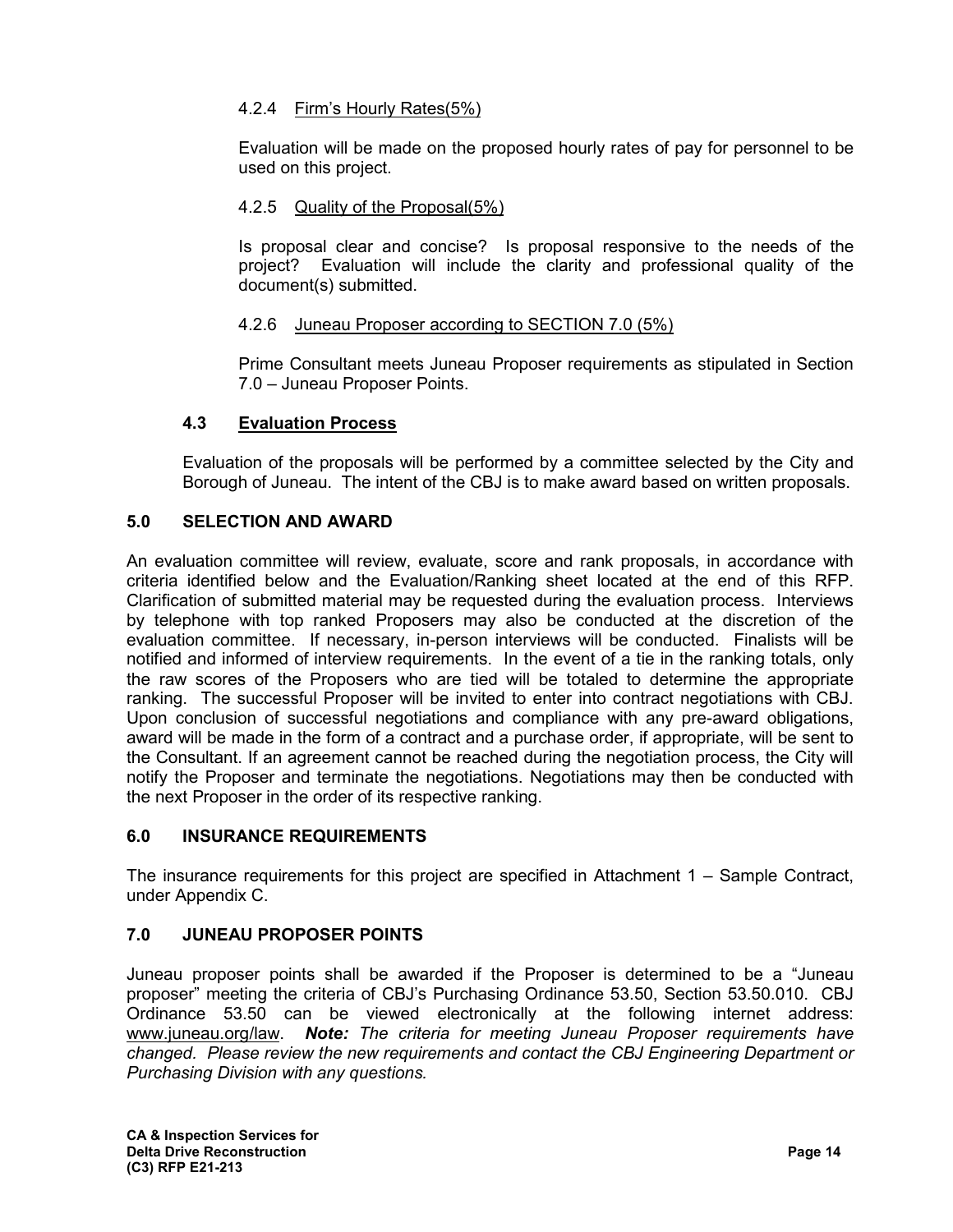A paper copy of the CBJ Purchasing Ordinance is available upon request from the CBJ Engineering Department or Purchasing Division.

# **8.0 PROTESTS**

The protest period begins with the posting of a notice of apparent successful proposer, in the CBJ Purchasing Division.

Protests shall be executed in accordance with CBJ Ordinance 53.50.062 PROTESTS and 53.50.080 ADMINISTRATION OF PROTEST. Copies of the ordinances describing protest procedures are available from the CBJ Purchasing Division, 155 South Seward Street, Juneau, Alaska. Questions concerning protests or protest procedures should be directed to the CBJ Purchasing Officer at 907-586-5258. CBJ Ordinance 53.50 can be viewed electronically at the following internet address: [www.juneau.org/law.](http://www.juneau.org/law)

# **9.0 CONSULTANT'S GOOD STANDING WITH CBJ FINANCE DEPARTMENT**

Consultants must be in good standing with the CBJ prior to award, and prior to any contract renewals, and in any event no later than *seven business days* following notification by the CBJ of intent to award. **Good standing** means: all amounts owed to the CBJ are current and the Consultant is not delinquent with respect to any taxes, fees, assessment, or other monies due and owed the CBJ, or a Confession of Judgment has been executed and the Consultant is in compliance with the terms of any stipulation associated with the Confession of Judgment, including being current as to any installment payments due; and Consultant is current in all CBJ reporting obligations (such as sales tax registration and reporting and business personal property declarations). Failure to meet these requirements may be cause for rejection of your proposal. To determine if your business is in good standing, or for further information, contact the CBJ Finance Department's Sales Tax Division at (907) 586-5265 for sales tax issues, Assessor's Office at (907)586-0930 for business personal property issues, or Collections Division at (907) 586-5268 for all other accounts.

#### *Note: Juneau Proposer preference (7.0) has requirements regarding a firm's good standing with the City at the time a proposal is submitted. Please review the Purchasing Code cited.*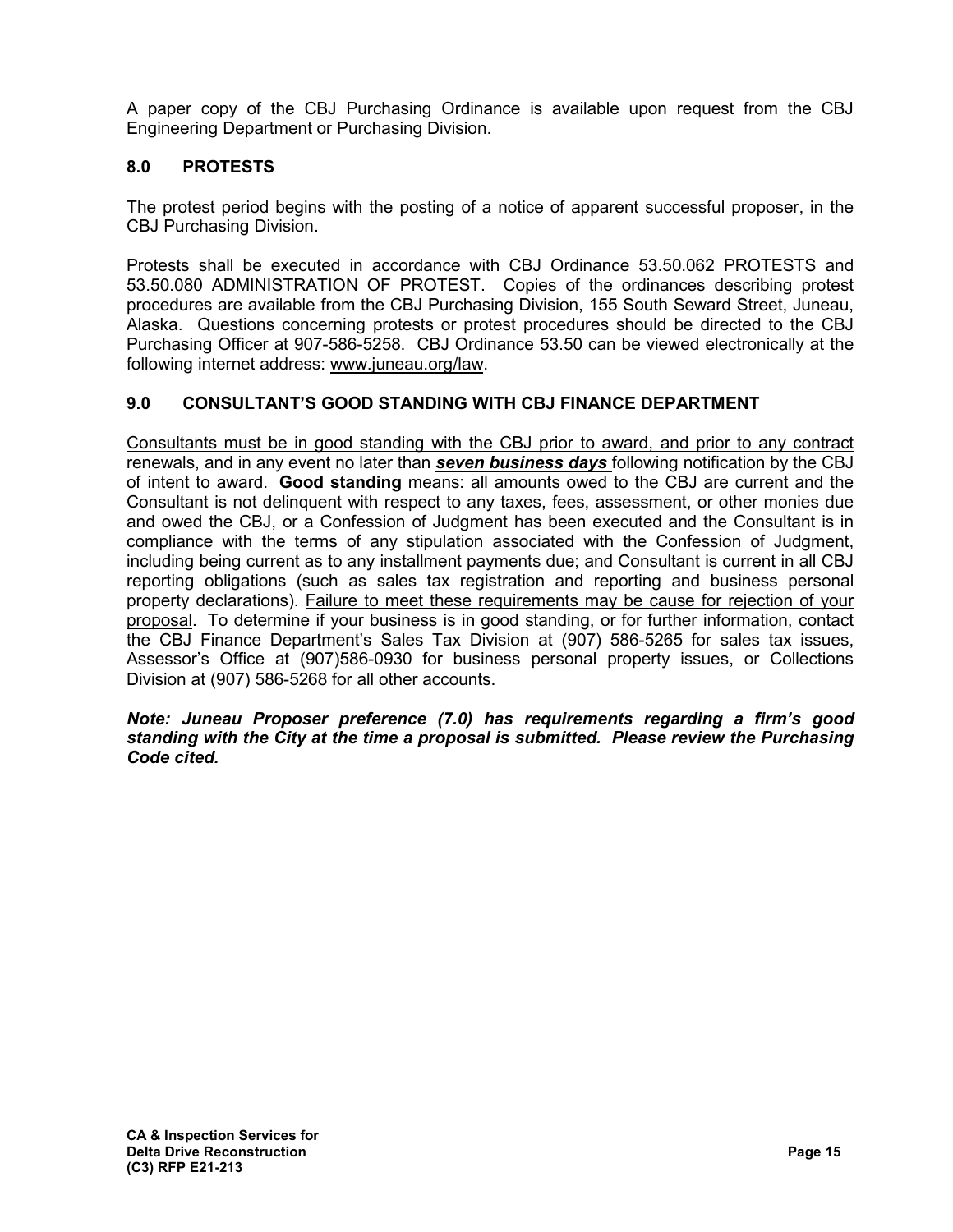#### PROPOSAL EVALUATION FORM

CONSULTING FIRM:\_\_\_\_\_\_\_\_\_\_\_\_\_\_\_\_\_\_\_

| <b>Section</b>     | Criteria - Per SECTION 4.2 of RFP                                                                                                                                                  | Criteria<br>Weight | Outstanding<br>(10 points) | <b>Adequate To Good</b><br>(6 7 or 8 points) | <b>Marginally Acceptable</b><br>(3 or 4 points) | Unacceptable<br>(0 or 1 point) | <b>Sub Total</b> |
|--------------------|------------------------------------------------------------------------------------------------------------------------------------------------------------------------------------|--------------------|----------------------------|----------------------------------------------|-------------------------------------------------|--------------------------------|------------------|
|                    | 4.2.1 Proposed Method to Accomplish the Project.                                                                                                                                   |                    |                            |                                              |                                                 |                                |                  |
|                    | Proposer exhibits a complete understanding of the project and<br>a. requested deliverables.                                                                                        | 10                 |                            |                                              |                                                 |                                |                  |
|                    | Proposer Identifies general or specific problems that may be<br>encountered during Delta Drive reconstruction and states how they<br>b. intend to handle the identified situations | 10                 |                            |                                              |                                                 |                                |                  |
|                    | Proposer explains how they will ensure that the inspection services<br>c. they provide for this project meet CBJ's quality expectations.                                           | 10                 |                            |                                              |                                                 |                                |                  |
|                    | 4.2.2 Organization and Capacity of Firm                                                                                                                                            |                    |                            |                                              |                                                 |                                |                  |
|                    | a. Organization and ability to perform services within desired schedule                                                                                                            | 10                 |                            |                                              |                                                 |                                |                  |
|                    | b. Proposer's experience and performance with similar projects.                                                                                                                    | 10                 |                            |                                              |                                                 |                                |                  |
|                    | 4.2.3 Relevant Experience                                                                                                                                                          |                    |                            |                                              |                                                 |                                |                  |
|                    | a. Team member/personnel qualifications                                                                                                                                            | 10                 |                            |                                              |                                                 |                                |                  |
|                    | b. Past record of performance                                                                                                                                                      | 15                 |                            |                                              |                                                 |                                |                  |
|                    | c. Team efficiency.                                                                                                                                                                | 10                 |                            |                                              |                                                 |                                |                  |
|                    | 4.2.4 Firms Hourly Rates                                                                                                                                                           | 5                  |                            |                                              |                                                 |                                |                  |
|                    | 4.2.5 Quality of Proposal                                                                                                                                                          | 5                  |                            |                                              |                                                 |                                |                  |
|                    | 4.2.6 Juneau Proposer (per Section 7.0)                                                                                                                                            | 5                  |                            |                                              |                                                 |                                |                  |
| <b>GRAND TOTAL</b> |                                                                                                                                                                                    |                    |                            |                                              |                                                 |                                |                  |

Scoring

No scores using 2, 5, 9 Maximum Score Achievable = 1,000 Juneau Proposer Points awarded by Contracts Division <sup>=</sup> 10 or 0 points Outstanding <sup>=</sup> 10 Adequate to Good =  $6, 7, 8$ Marginally Acceptable <sup>=</sup> 3 or 4 Unacceptable or Poor <sup>=</sup> 0 or 1

Rank Date Evaluator  $\overline{a}$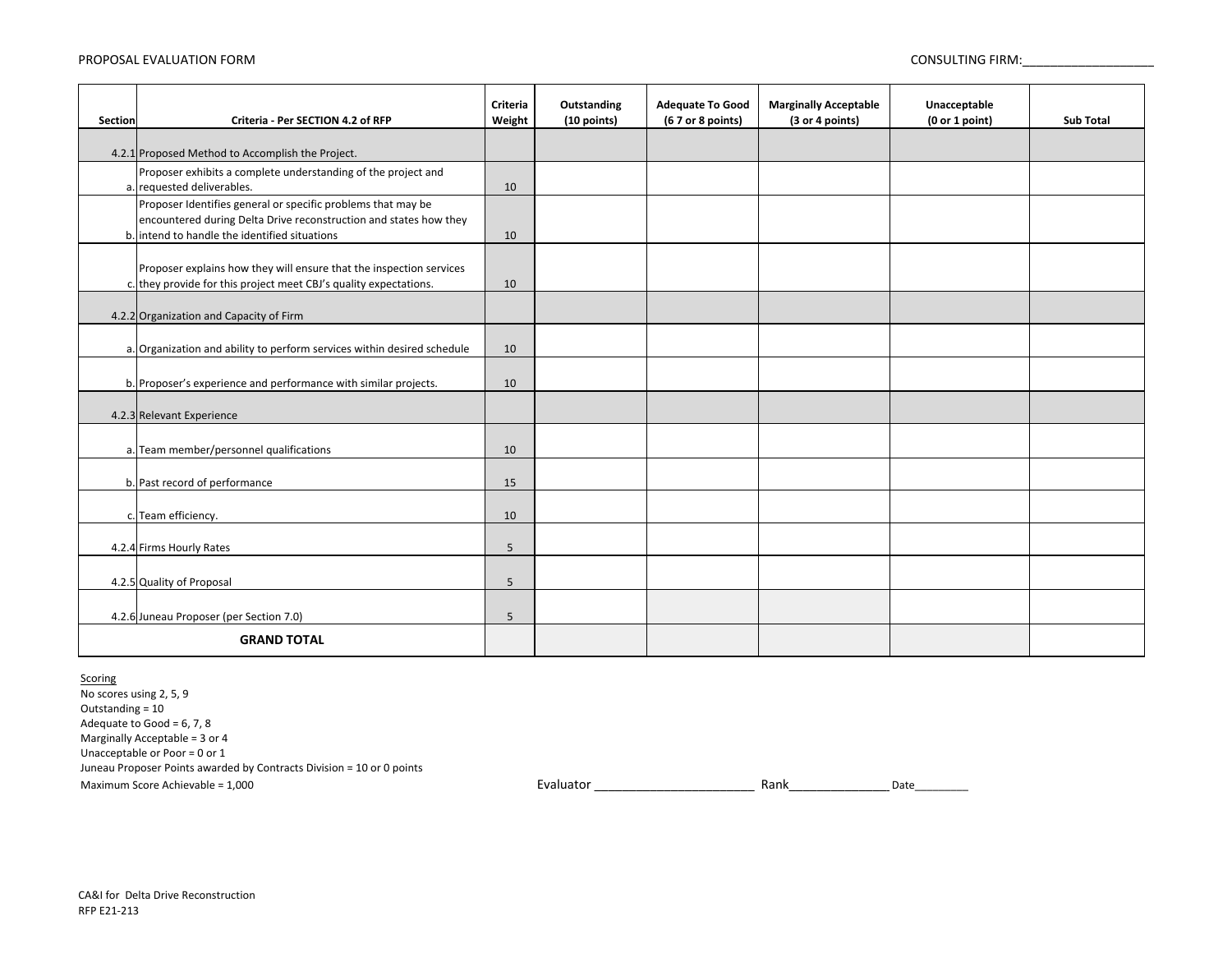

# **ATTACHMENT 1**

#### **PROFESSIONAL SERVICES CONTRACT CONTRACT ADMINISTRATION and INSPECTION SERVICES for DELTA DRIVE RECONSTRUCTION Contract No. RFP E21-213**

| <b>This Agreement</b> is entered into by and between the City and Borough of Juneau, Alaska |               |               |  |  |                 |  |       |
|---------------------------------------------------------------------------------------------|---------------|---------------|--|--|-----------------|--|-------|
|                                                                                             | ("City"), and | company name  |  |  |                 |  | whose |
|                                                                                             | address is    | phone and fax |  |  | ("Consultant"). |  |       |

#### *Witnesseth:*

- *Whereas*, the City desires to engage the Consultant for the purpose of rendering certain professional services, and
- *Whereas*, the Consultant/represents that it is in all respects licensed and qualified to perform such services;//

**Now, Therefore, the parties agree as follows:** 

**1. CONTRACTUAL RELATIONSHIP.** The parties intend that an independent Consultant/City relationship will be created by this Contract. City is interested only in the results to be achieved, and the conduct and control of the work will  $\|\phi\|$  solely with the Consultant. Consultant is not considered to be an agent or employee of Gity for  $/$  any purpose, and the employees of Consultant are not entitled to any benefits that City provides for City's employees. It is understood that the City does not agree to use the  $\&$  on sultant exclusively. It is further understood that the Consultant is free to contract for similar/services to be performed for others while it is under contract with the City.

**2. SCOPE OF SERVICE.** The Consultant shall carry out in a professional and prudent manner all of the services required by the Contract. These services include all of the services described in Appendix A. Consultant will diligently proceed with the Scope of Services, and will provide such services in a timely manner.

# **3. PERSONNEL, EQUIPMENT, SUPPLIES, AND LICENSES.**

- (A) Except as noted in Appendix A, the Consultant represents that it has or will secure at its own expense all personnel, equipment, and supplies required in performing the services under this Contract.
- (B) All of the services required hereunder will be performed by the Consultant or under its supervision.
- (C) None of the work or services covered by this Contract shall be subcontracted without prior written approval of the Contract Administrator.
- (D) Consultant warrants that it is fully licensed under all applicable local, state, and federal laws to perform the services to be provided hereunder.

Attachment 1 – Standard Contract Contract No. RFP E21-213 for CA&I for Delta Drive Reconstruction with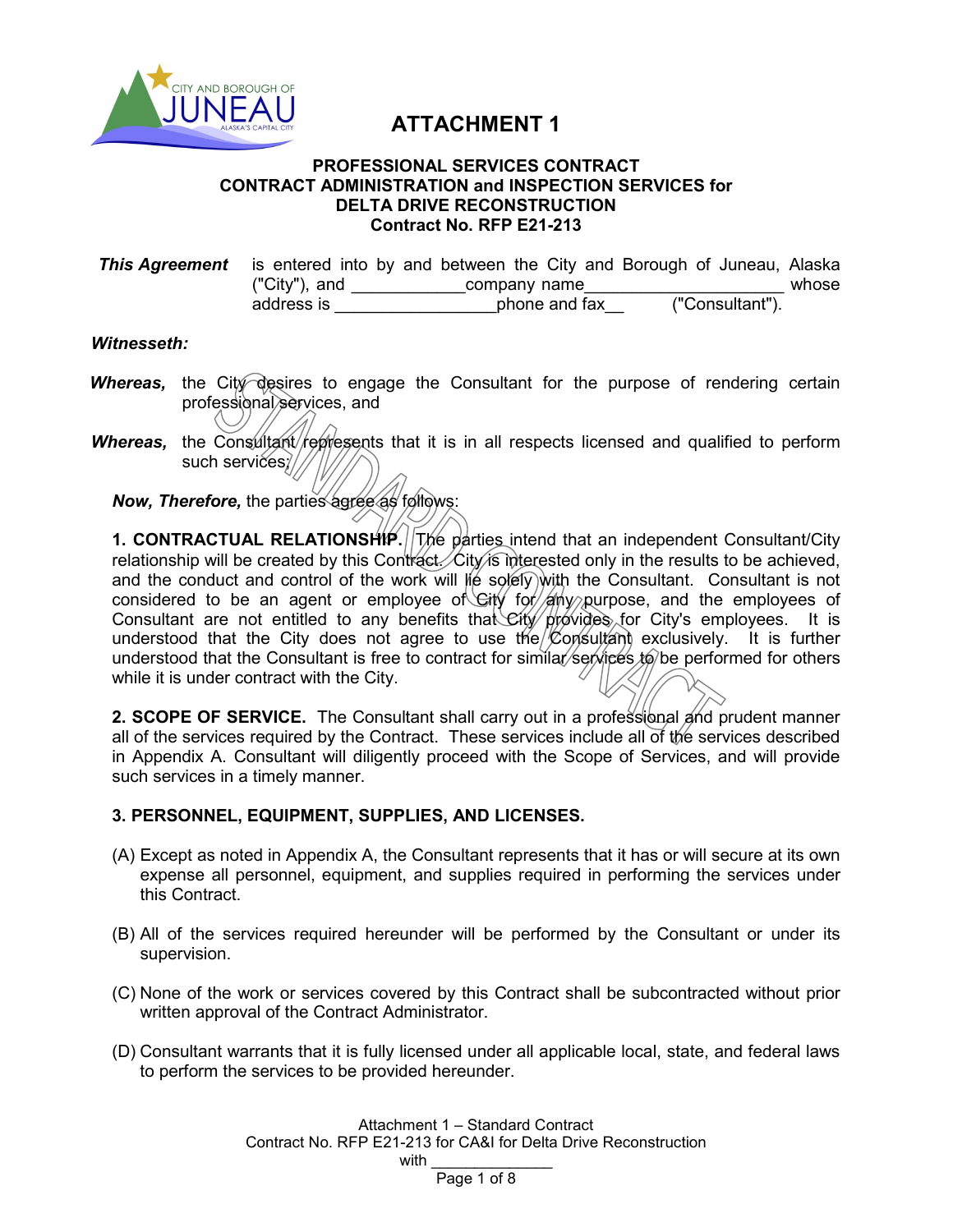**4. TIME OF PERFORMANCE.** The services of the Consultant are to commence after the execution of the Contract and issuance of Notice to Proceed and Purchase Order. All work shall be completed no later than the time specified in Appendix A. Amendment to this Contract may be made upon mutual, written agreement prior to the contract expiration date.

**5. REPORTING.** Except as authorized within Appendix A, the City's primary representative for this Contract shall be Alec Venechuk, PE. The City Manager shall be an alternate representative. The City shall not be liable for Consultant's expenses incurred in reliance on directions received from any other municipal officer or employee. The Consultant's representative shall be

**6. COMPENSATION.** The City agrees to pay the Consultant according to the schedule attached as Appendix B. The Consultant's estimated fee schedule is attached to Appendix B.

**7. TERMINATION OF CONTRACT FOR CAUSE.** If, through any cause, except causes beyond the control of the Consultant, the Consultant shall fail to fulfill in a timely and proper manner its obligations under this Contract; or if the Consultant shall violate any of the covenants, agreements, or stipulations of this Contract, the City shall have the right to terminate this Contract by giving written  $m$  to the Consultant of such termination and specifying the effective date thereof, at least ten days before the effective date of such termination. In that event, all finished or unfinished documents, or other data, in whatever form, prepared by the Consultant under this Contract shall,  $\frac{1}{2}$  the  $\frac{1}{2}$  option of the City, become its property, and the Consultant shall be entitled to receive just and equitable compensation for any satisfactory work completed on such documents and materials, not to exceed the Contract amount.

**8. TERMINATION FOR CONVENIENCE OF CITY.** The City may terminate this Contract at any time by giving written notice to the Consultant of such termination and specifying the effective date thereof, at least thirty days before the effective day of such termination. In that event, all finished or unfinished documents and other materials as described in paragraph 7 above shall, at the option of the City become its property, and the Consultant  $\hat{w}$   $\hat{w}$   $\hat{p}$   $\hat{p}$  an amount not to exceed the sum set forth in Appendix B for work satisfactorily completed on or before the date of termination, less payments of compensation previously made.

**9. CONTRACT AGREEMENT.** All parties mutually agreed to the terms of this Contract. The Contract should not be construed in favor of or against any party. This Contract contains the entire agreement between the parties; there are no other promises, terms, conditions, or obligations other than those contained herein; and this Contract shall supersede all previous communications, representations or agreements, either oral or written, between the parties.

**10. CHANGES.** The City may, from time to time, require changes in the scope of services to be performed under this Contract. Such changes, including any increase or decrease in the amount of the Consultant's compensation, must be mutually agreed upon in writing before they will be regarded as part of this Contract.

**11. EQUAL EMPLOYMENT OPPORTUNITY.** The Consultant will not discriminate against any employee or applicant for employment because of race, color, religion, sex, or national origin.

Attachment 1 – Standard Contract **12. CONFLICTS OF INTEREST.** Consultant agrees that no employee of the City who has exercised or will exercise any authority over the specifications, procurement, supervision or payment for this Contract, and no member of the employee's immediate family, has had or will have any direct or indirect financial interest in this Contract. If the Consultant learns of any such

Contract No. RFP E21-213 for CA&I for Delta Drive Reconstruction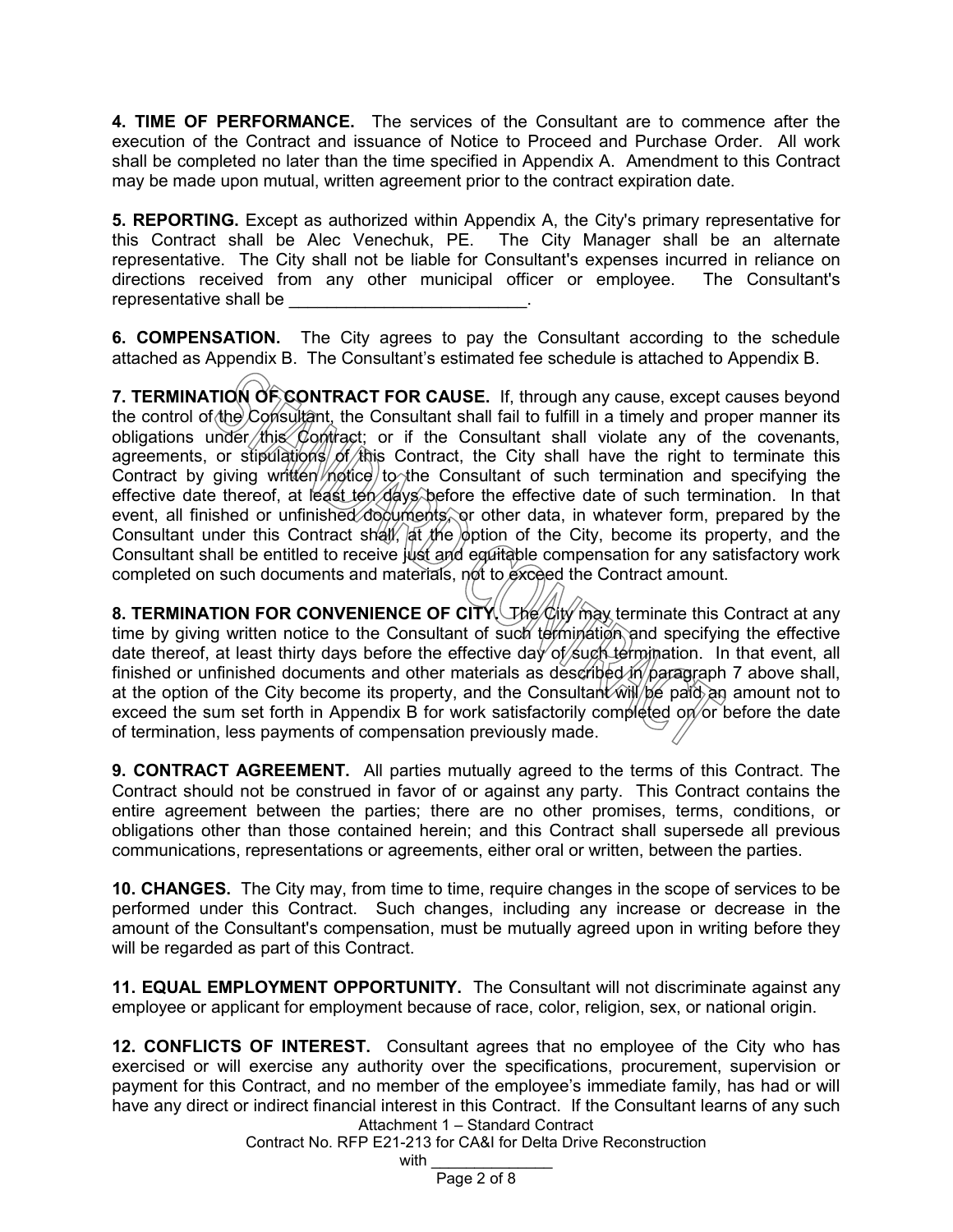interest, the Consultant shall without delay inform the City Attorney or one of the officers specified in Paragraph 5.

**13. ETHICS.** Consultant shall discharge its duties fairly, impartially and maintain a standard of conduct that competently serves the City and the interests of the City. Consultant shall at all times exercise unbiased judgment when performing its duties under this contract.

**14. PUBLIC RELATIONS.** Consultant shall issue press releases, respond to press inquiries, make public speeches, appear on broadcast media or otherwise engage in public relations regarding the project only with the specific approval of the CBJ Project Manager.

**15. ELECTED OFFICIALS.** The Consultant shall respond to project-related inquiries from elected officials by providing impartial, factual information, but shall not initiate contact or attempt to persuade an elected official to agree with any viewpoint or to take any official action. The Consultant will promptly notify the Project manager of any request by an elected official for project-related information.

**16. ASSIGNABILITY.** The Consultant shall not assign any interest in this Contract and shall not transfer any interest in the same without the prior written consent of the City; however, claims for money due or to become due to the Consultant from the City under this Contract may be assigned to a bank, trust company, or other financial institution without approval. Notice of any such assignment or transfer shall be *furnished* promptly to the City.

**17. FINDINGS CONFIDENTIAL.** Any information given to or prepared by the Consultant under this Contract which the City requests to be kept as confidential shall not be made available to any individual or organization by the Consultant without the prior written approval of the City.

**18. IDENTIFICATION OF DOCUMENTS.** All reports, maps, and other documents completed as a part of this Contract, other than documents exclusively for internal use within the City, shall carry a City notation or logo as directed by the City.

**19. PUBLICATION, REPRODUCTION, AND USE OF MATERIALS.** No services, information, computer program elements, reports or other deliverables which may have a potential patent or copyright value produced in whole or in part under this Contract shall be subject to copyright in the United States or any other country.

If a copyright applies by law to the work produced under this Contract, that copyright will either be signed over to the City or the City will be given unrestricted license to the copyright. The City shall have unrestricted license to publish, disclose, distribute, and otherwise use, in whole or in part, any reports, data, or other materials prepared under this Contract. If this Contract includes architectural and/or engineering design services, any use of the design features or details produced under this Contract on other City facilities will be at the City's risk.

**20. RECORDS.** During performance and after termination of this Contract, each party shall make available to the other party for inspection and copying, all records, whether external or internal, having any relevance to this Contract.

**21. INSURANCE REQUIREMENTS.** Consultant has secured and agrees to keep and maintain in full force and effect, at its own expense, the insurance approved by CBJ Risk Management as outlined in Appendix C. At least 30 days prior to the cancellation, non-renewal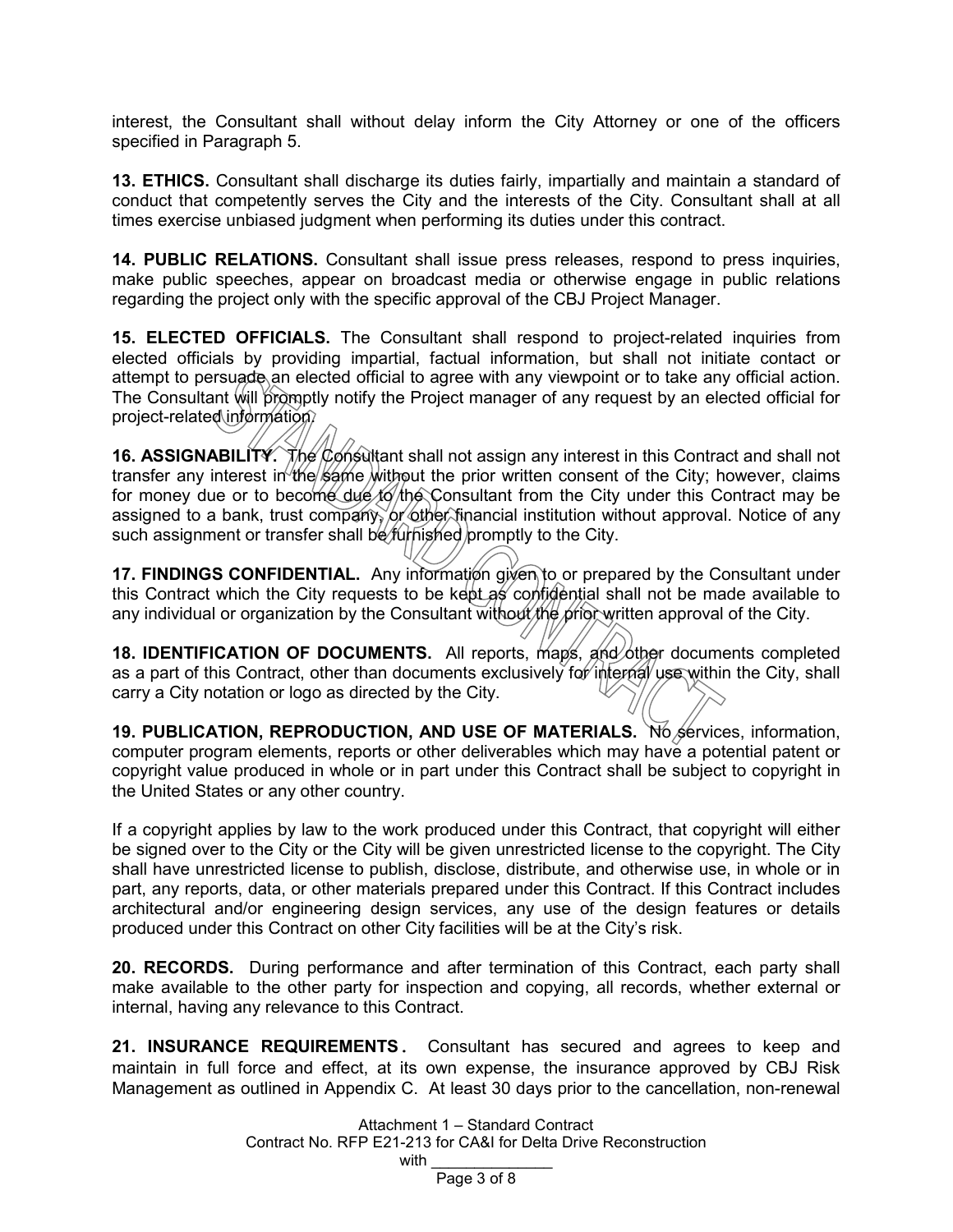or reduction in the amount of coverage, Consultant shall provide written notice to the CBJ's Risk Management. The Consultant's insurance shall be primary and any insurance maintained by the CBJ shall be non-contributory. If the Consultant maintains higher limits than shown below, the CBJ shall be entitled to coverage for the higher limits maintained by the Consultant.

**22. INDEMNIFICATION AND HOLD HARMLESS.** The Consultant agrees to defend, indemnify, and hold harmless CBJ, its employees, and authorized representatives, with respect to any action, claim, or lawsuit arising out of or related to the Consultant's negligent performance of this contract without limitation as to the amount of fees, and without limitation as to any damages, cost or expense resulting from settlement, judgment, or verdict, and includes the award of any attorney's fees even if in excess of Alaska Civil Rule 82. This indemnification agreement applies to the fullest extent permitted by law, meaning that if there is a claim of, or liability for, a joint act, error, or omission of the consultant and the CBJ, the indemnification, defense, and hold harmless obligation of this provision shall be apportioned on a comparative fault basis. This agreement is in full force and effect whenever and wherever any action, claim, or lawsuit is  $\oint$ nitiated, filed, or otherwise brought against CBJ relating to this contract. The obligations of Consultant arise immediately upon actual or constructive notice of any action, claim, or lawsuit. CBJ shall notify Consultant in a timely manner of the need for indemnification, but such notice is not a condition precedent to Consultant's obligations and may be waived where the Consultant has actual notice.

**23. CHOICE OF LAW; JURISDICTION. This Contract shall be governed by the laws of the** State of Alaska. Jurisdiction shall be in the State of Alaska, First Judicial District.

**24. SUCCESSORS.** This Contract shall be binding upon the successors and assigns of the parties.

**25. PRECEDENCE OF DOCUMENTS.** In the event of a conflict between the provisions of this document and its appendices, the order of precedence shall be this document, Appendix A, Appendix B and Appendix C.

In Witness Whereof the parties have affixed their signatures the date first above set out:

# **CITY AND BOROUGH OF JUNEAU**

Duncan Rorie Watt **Date** City and Borough Manager

**COMPANY NAME**

Name Date Rank email

Approved as to content:

Greg Smith **Date** Contract Administrator

402900101-721480140-5390

Attachment 1 – Standard Contract Contract No. RFP E21-213 for CA&I for Delta Drive Reconstruction with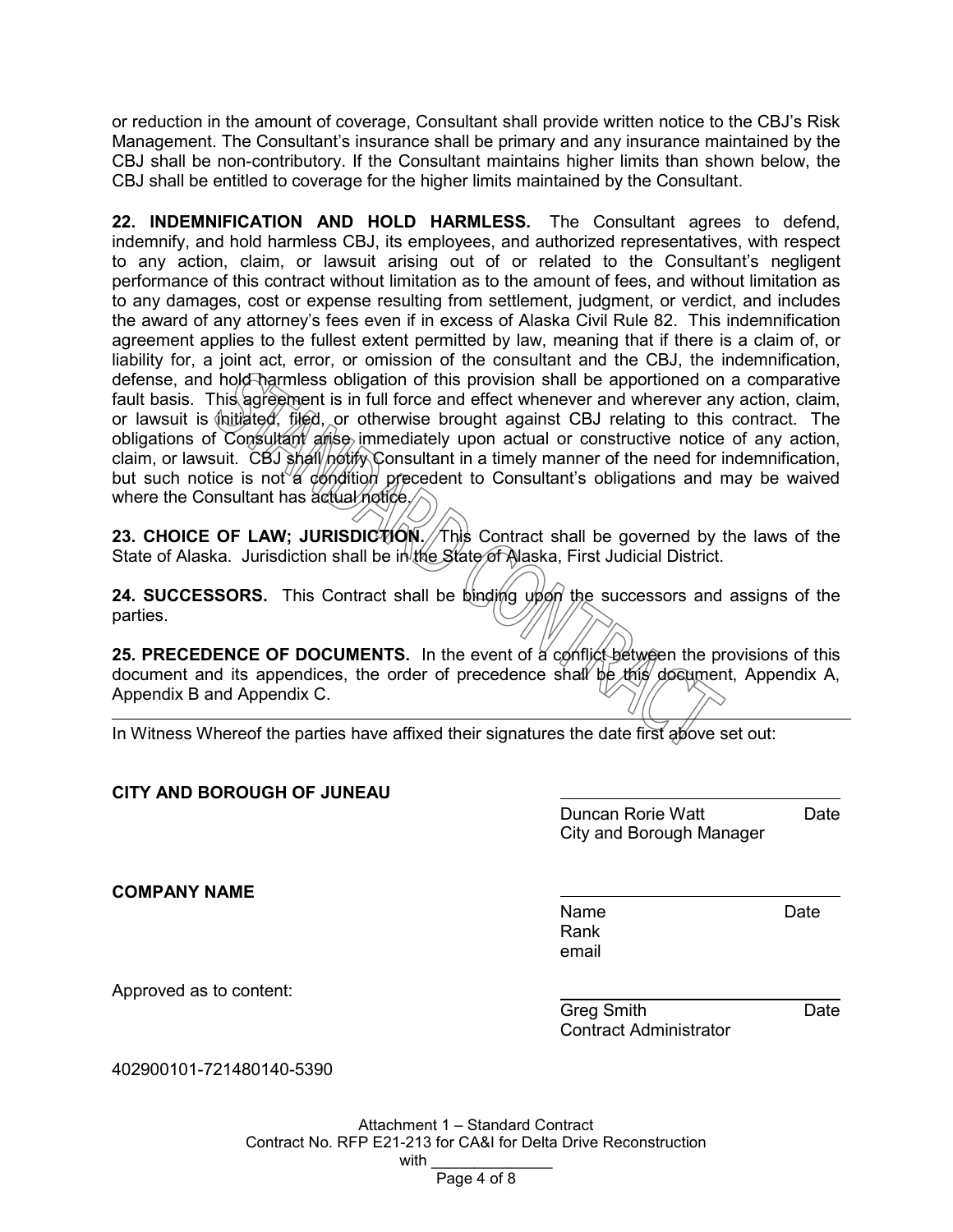### **APPENDIX A: SCOPE OF SERVICES CONTRACT ADMINISTRATION and INSPECTION SERVICES for DELTA DRIVE RECONSTRUCTION Contract No. RFP E21-213**

The Consultant shall provide contract administration and all necessary inspection for the Delta Drive Reconstruction project. The Consultant shall ensure that the contractor constructs the work in accordance with the authorized drawings and specifications for the Delta Drive Reconstruction, Contract No. BE21-028.

**PERSONNEL:** The Consultant's primary personnel for this work will be:

The completion date for this project is December 31, 2021.

**This contract expires on December 31, 2021, unless an amendment changing this date is fully executed prior to December 31, 2021.**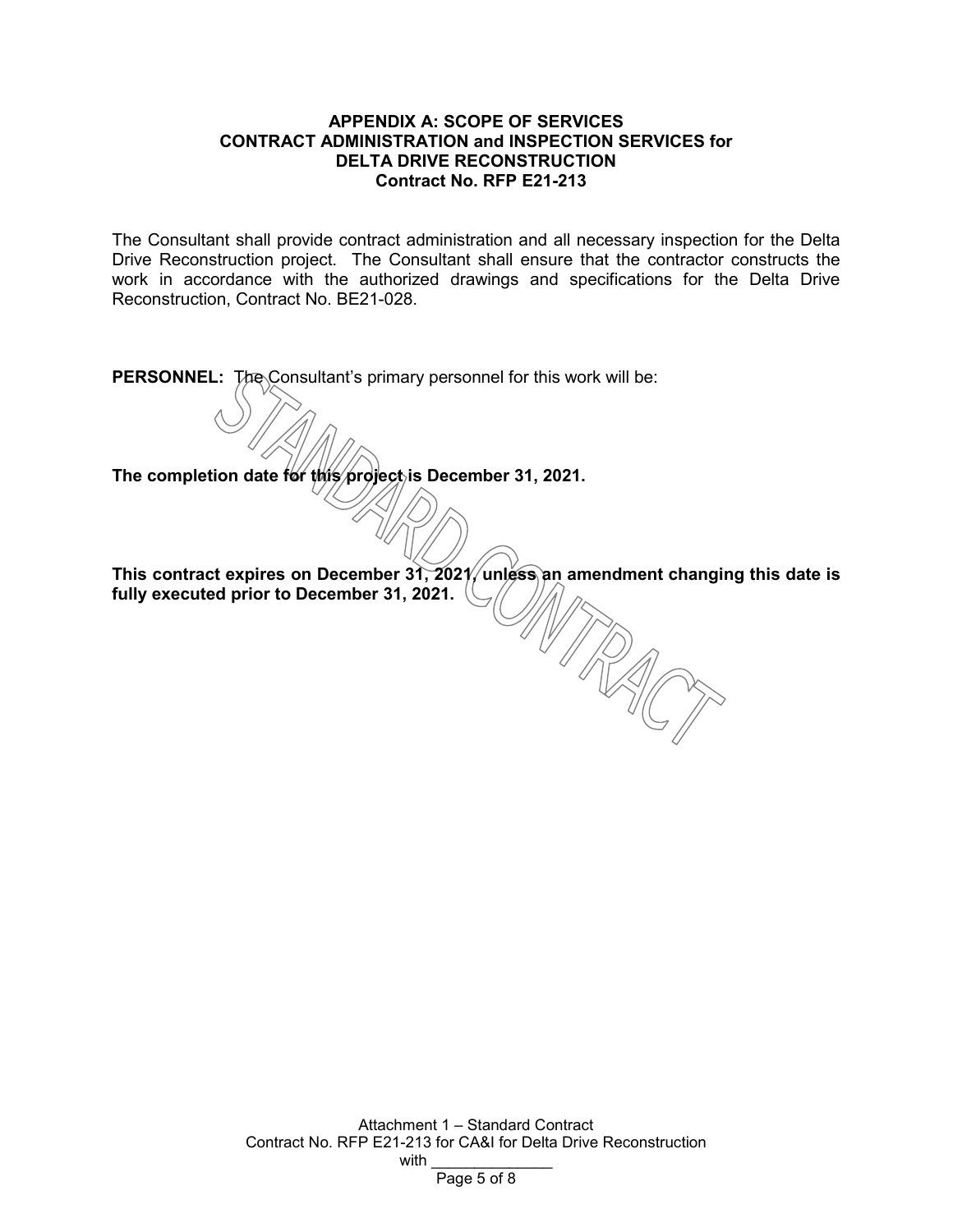### **APPENDIX B: COMPENSATION CONTRACT ADMINISTRATION and INSPECTION SERVICES for DELTA DRIVE RECONSTRUCTION Contract No. RFP E21-213**

# *Amount of Payment*

# **Lump Sum**

Consultant shall be compensated a lump sum amount of \$ for satisfactory performance of all [or specific services] services described in this contract.

# **Time and Materials**

Consultant shall be componsated based on time and materials, a not-to-exceed amount of \$ for satisfactory performance of  $\sim$  services described in this contract.

Hourly rates shall remain the same for the life of this contract including all amendments, unless the Consultant requests a rate increase. Hourly rate increases may be negotiated on a yearly basis and shall not exceed the percentage increase of the Anchorage Consumer Price Index.

The total Contract amount shall be \$

# *Method of Payment*

**Monthly** Payable within 30 days of receipt of an invoice approved by the project manager and progress report stating the amount of services completed.

# *Consultant Invoice Requirements*

- $\triangleright$  Itemized invoices must be submitted that indicate the services performed.
- $\triangleright$  Invoices for this contract must be submitted separately from invoices for services performed under any other contract(s).
- $\triangleright$  Invoices must include the CBJ Contract Number and Purchase Order numbers.

# *Compensation Based on Time and Materials*

If compensation is based on time and materials, the following shall apply:

Compensation shall be computed based on the hourly billing rates, approved by the CBJ Project Manager, times the actual number of hours spent in the performance of services. The hourly billing rate for each employee is the amount to be paid to the Consultant, and is full compensation for all salary, benefits, taxes, overhead and profit. There shall be no additional compensation for overtime, weekend, or holiday work.

Compensation for subconsultants shall be equal to the amounts actually paid to sub-consultants hereunder plus a negotiated mark-up percentage.

Attachment 1 – Standard Contract Compensation for expenses shall be an amount equal to reimbursable expenses approved in

Contract No. RFP E21-213 for CA&I for Delta Drive Reconstruction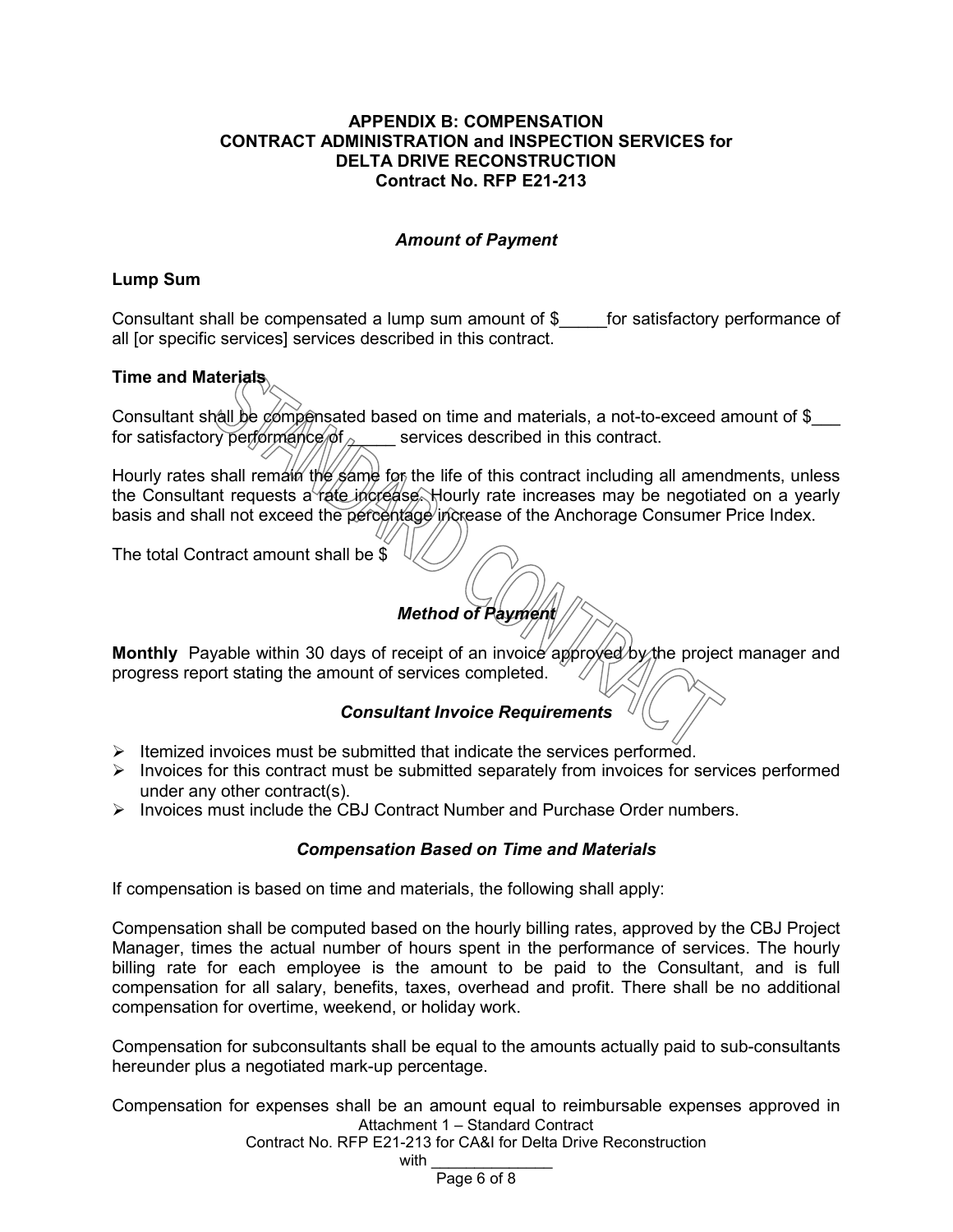advance by the CBJ Project Manager, necessary and reasonably incurred and actually paid by the Consultant in the performance of the services hereunder. No markup allowance is allowed. Reimbursable expenses are expenses that are unique to the performance of the services under the Contract and generally contemplate the purchase of outside ancillary services, such as mailing and delivery charges for submittal of drawings, specifications and reports, long distance telephone calls, rentals of equipment, travel and local transportation, meals and lodging on overnight trips.

Reimbursable expenses do not include expenses that are usually and customarily included as part of the Consultant's overhead. For the purposes of this Agreement reimbursable expenses do not include amounts for typing, utilization of computer systems, computer aided design and drafting (CADD), cameras, recording or measuring devices, flashlights and other small, portable equipment, safety supplies, phones, telephone calls, electronic messaging including FAX, Telex and telegrams, or expendable office supplies. Unless otherwise indicated, required insurance is not a reimbursable expense.

The Consultant shall obtain the CBJ Project Manager's written approval prior to making expenditures for reimbursable expenses in excess of \$500 per specific expenditure and for all overnight trips which are reimbursable expenditures as set forth above. The Consultant shall substantiate all billings for reimbursable expenses in excess of \$25 with receipted bills and provide said receipts with the appropriate billing.

The Consultant shall keep, and cause  $\frac{1}{4}$  why sub-consultants to keep, daily records of the time spent in the performance of services hereunder by all persons whose billing rates will be the basis for compensation as well as records and receipts of reimbursable expenditures hereunder. Failure to do so shall be a conclusive waiver  $\phi$  /  $\phi$  /  $\phi$  /  $\phi$  /  $\phi$  /  $\phi$  /  $\phi$  /  $\phi$  /  $\phi$  /  $\phi$  /  $\phi$  /  $\phi$  /  $\phi$  /  $\phi$  /  $\phi$  /  $\phi$  /  $\phi$  /  $\phi$  /  $\phi$  /  $\phi$  /  $\phi$  /  $\phi$  /  $\phi$  /  $\phi$ services or expenses as are otherwise compensable hereunder.

The CBJ shall have the right to inspect all records of the  $\overline{C}$  consultant, and of any subconsultants, pertaining to this project. Records shall be maintained by the Consultant and subconsultants for a period of three years after completion of services.  $\langle$ 

When travel is necessary as part of the professional services to be provided, the following shall be followed:

- ♦ Airline tickets should be purchased at the 14 day advanced purchase price. The CBJ will not pay for First Class travel. Any deviation shall be approved in writing in advance by the CBJ Project Manager.
- ♦ Per diem meal allowance shall be: \$60.00 (\$12.00 for breakfast, \$16.00 for lunch and \$32.00 for dinner).
- $\blacklozenge$  The Consultant shall stay at the hotel with a daily rate not to exceed \$150.00.
- ♦ Travel agent fees, tips, alcohol or bar tabs shall not be paid by the CBJ.
- $\bullet$  Car rental, parking, and taxi fees shall be reasonable and not excessive. This reimbursement is for services in Juneau only. Parking fees, etc. outside of Juneau will not be reimbursed.